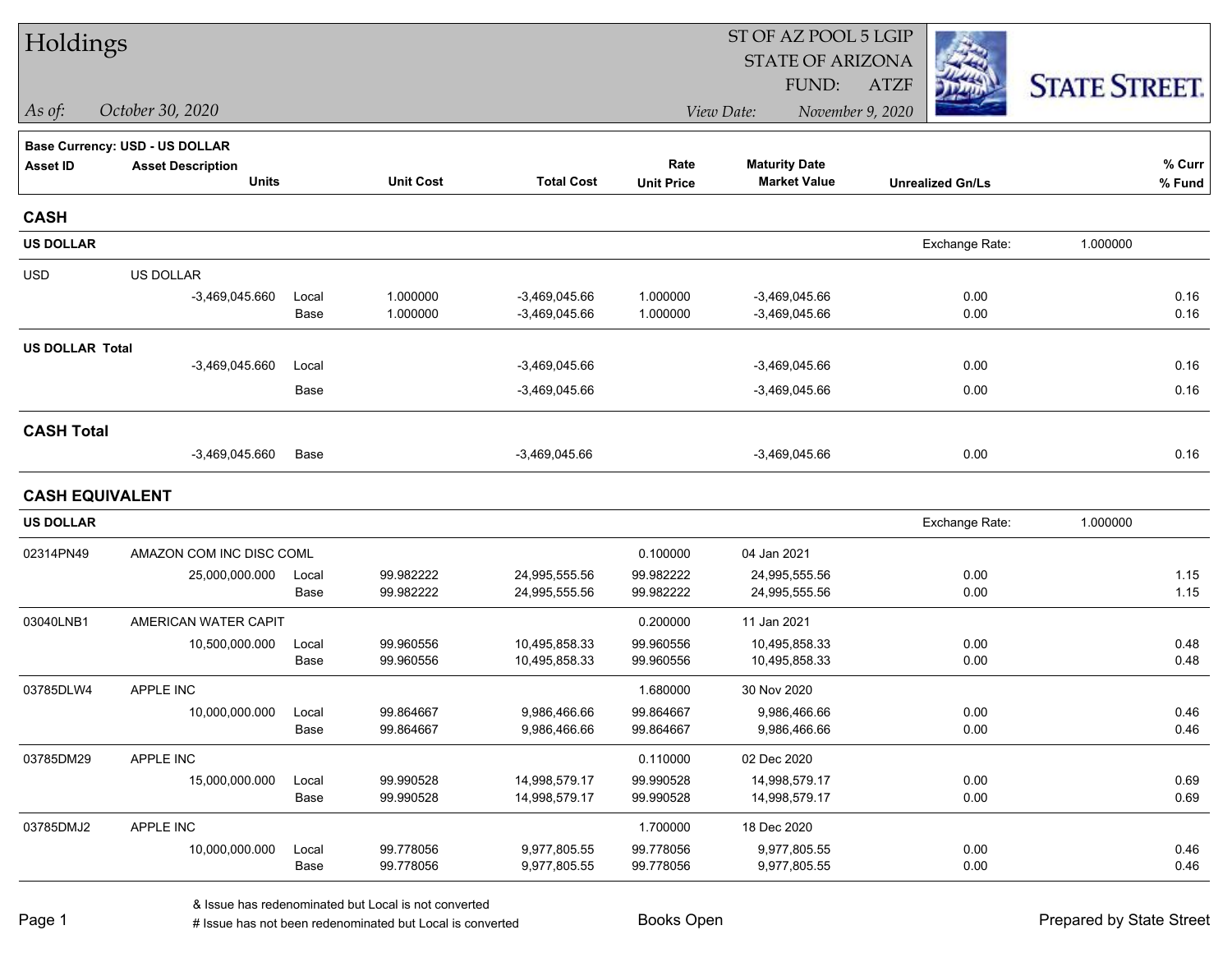| Holdings        |                                                                   |       |                  |                   |                   |                      | ST OF AZ POOL 5 LGIP    |                         |                      |
|-----------------|-------------------------------------------------------------------|-------|------------------|-------------------|-------------------|----------------------|-------------------------|-------------------------|----------------------|
|                 |                                                                   |       |                  |                   |                   |                      | <b>STATE OF ARIZONA</b> |                         |                      |
|                 |                                                                   |       |                  |                   |                   | FUND:                | <b>ATZF</b>             |                         | <b>STATE STREET.</b> |
| As of:          | October 30, 2020                                                  |       |                  |                   |                   | View Date:           | November 9, 2020        |                         |                      |
|                 |                                                                   |       |                  |                   |                   |                      |                         |                         |                      |
| <b>Asset ID</b> | <b>Base Currency: USD - US DOLLAR</b><br><b>Asset Description</b> |       |                  |                   | Rate              | <b>Maturity Date</b> |                         |                         | % Curr               |
|                 | <b>Units</b>                                                      |       | <b>Unit Cost</b> | <b>Total Cost</b> | <b>Unit Price</b> | <b>Market Value</b>  |                         | <b>Unrealized Gn/Ls</b> | % Fund               |
| 04821TNU5       | <b>ATLANTIC ASSET SECUR</b>                                       |       |                  |                   | 0.170000          | 28 Jan 2021          |                         |                         |                      |
|                 | 10,000,000.000                                                    | Local | 99.958444        | 9,995,844.44      | 99.958444         | 9,995,844.44         |                         | 0.00                    | 0.46                 |
|                 |                                                                   | Base  | 99.958444        | 9,995,844.44      | 99.958444         | 9,995,844.44         |                         | 0.00                    | 0.46                 |
| 04821TNU5       | <b>ATLANTIC ASSET SECUR</b>                                       |       |                  |                   | 0.190000          | 28 Jan 2021          |                         |                         |                      |
|                 | 10,000,000.000                                                    | Local | 99.953556        | 9,995,355.56      | 99.953556         | 9,995,355.56         |                         | 0.00                    | 0.46                 |
|                 |                                                                   | Base  | 99.953556        | 9,995,355.56      | 99.953556         | 9,995,355.56         |                         | 0.00                    | 0.46                 |
| 06367BQS1       | <b>BANK OF MONTREAL-</b>                                          |       |                  |                   | 0.200000          | 13 Nov 2020          |                         |                         |                      |
|                 | 20,000,000.000                                                    | Local | 100.000000       | 20,000,000.00     | 100.000000        | 20,000,000.00        |                         | 0.00                    | 0.92                 |
|                 |                                                                   | Base  | 100.000000       | 20,000,000.00     | 100.000000        | 20,000,000.00        |                         | 0.00                    | 0.92                 |
| 06367BTB5       | <b>BANK OF MONTREAL-</b>                                          |       |                  |                   | 0.140000          | 04 Jan 2021          |                         |                         |                      |
|                 | 20,000,000.000                                                    | Local | 100.000000       | 20,000,000.00     | 100.000000        | 20,000,000.00        |                         | 0.00                    | 0.92                 |
|                 |                                                                   | Base  | 100.000000       | 20,000,000.00     | 100.000000        | 20,000,000.00        |                         | 0.00                    | 0.92                 |
| 06367BTJ8       | <b>BANK OF MONTREAL-</b>                                          |       |                  |                   | 0.170000          | 07 Dec 2020          |                         |                         |                      |
|                 | 10,000,000.000                                                    | Local | 100.000000       | 10,000,000.00     | 100.000000        | 10,000,000.00        |                         | 0.00                    | 0.46                 |
|                 |                                                                   | Base  | 100.000000       | 10,000,000.00     | 100.000000        | 10,000,000.00        |                         | 0.00                    | 0.46                 |
| 07010JLH2       | <b>BASIN ELEC PWR COOP</b>                                        |       |                  |                   | 0.130000          | 17 Nov 2020          |                         |                         |                      |
|                 | 9,500,000.000                                                     | Local | 99.994222        | 9,499,451.11      | 99.994222         | 9,499,451.11         |                         | 0.00                    | 0.44                 |
|                 |                                                                   | Base  | 99.994222        | 9,499,451.11      | 99.994222         | 9,499,451.11         |                         | 0.00                    | 0.44                 |
| 07644AM84       | BEDFORD ROW FDG CORP                                              |       |                  |                   | 0.180000          | 08 Dec 2020          |                         |                         |                      |
|                 | 10,000,000.000                                                    | Local | 99.981500        | 9,998,150.00      | 99.981500         | 9,998,150.00         |                         | 0.00                    | 0.46                 |
|                 |                                                                   | Base  | 99.981500        | 9,998,150.00      | 99.981500         | 9,998,150.00         |                         | 0.00                    | 0.46                 |
| 07644AQ15       | BEDFORD ROW FDG CORP                                              |       |                  |                   | 0.180000          | 01 Mar 2021          |                         |                         |                      |
|                 | 15,000,000.000                                                    | Local | 99.940000        | 14,991,000.00     | 99.940000         | 14,991,000.00        |                         | 0.00                    | 0.69                 |
|                 |                                                                   | Base  | 99.940000        | 14,991,000.00     | 99.940000         | 14,991,000.00        |                         | 0.00                    | 0.69                 |
| 07645RCS3       | BEDFORD ROW FDG CORP                                              |       |                  |                   | 0.275000          | 20 Sep 2021          |                         |                         |                      |
|                 | 10,000,000.000                                                    | Local | 100.000000       | 10,000,000.00     | 100.000000        | 10,000,000.00        |                         | 0.00                    | 0.46                 |
|                 |                                                                   | Base  | 100.000000       | 10,000,000.00     | 100.000000        | 10,000,000.00        |                         | 0.00                    | 0.46                 |
| 15060XM17       | CEDAR SPRING CPTL CO                                              |       |                  |                   | 0.180000          | 01 Dec 2020          |                         |                         |                      |
|                 | 10,000,000.000                                                    | Local | 99.985000        | 9,998,500.00      | 99.985000         | 9,998,500.00         |                         | 0.00                    | 0.46                 |
|                 |                                                                   | Base  | 99.985000        | 9,998,500.00      | 99.985000         | 9,998,500.00         |                         | 0.00                    | 0.46                 |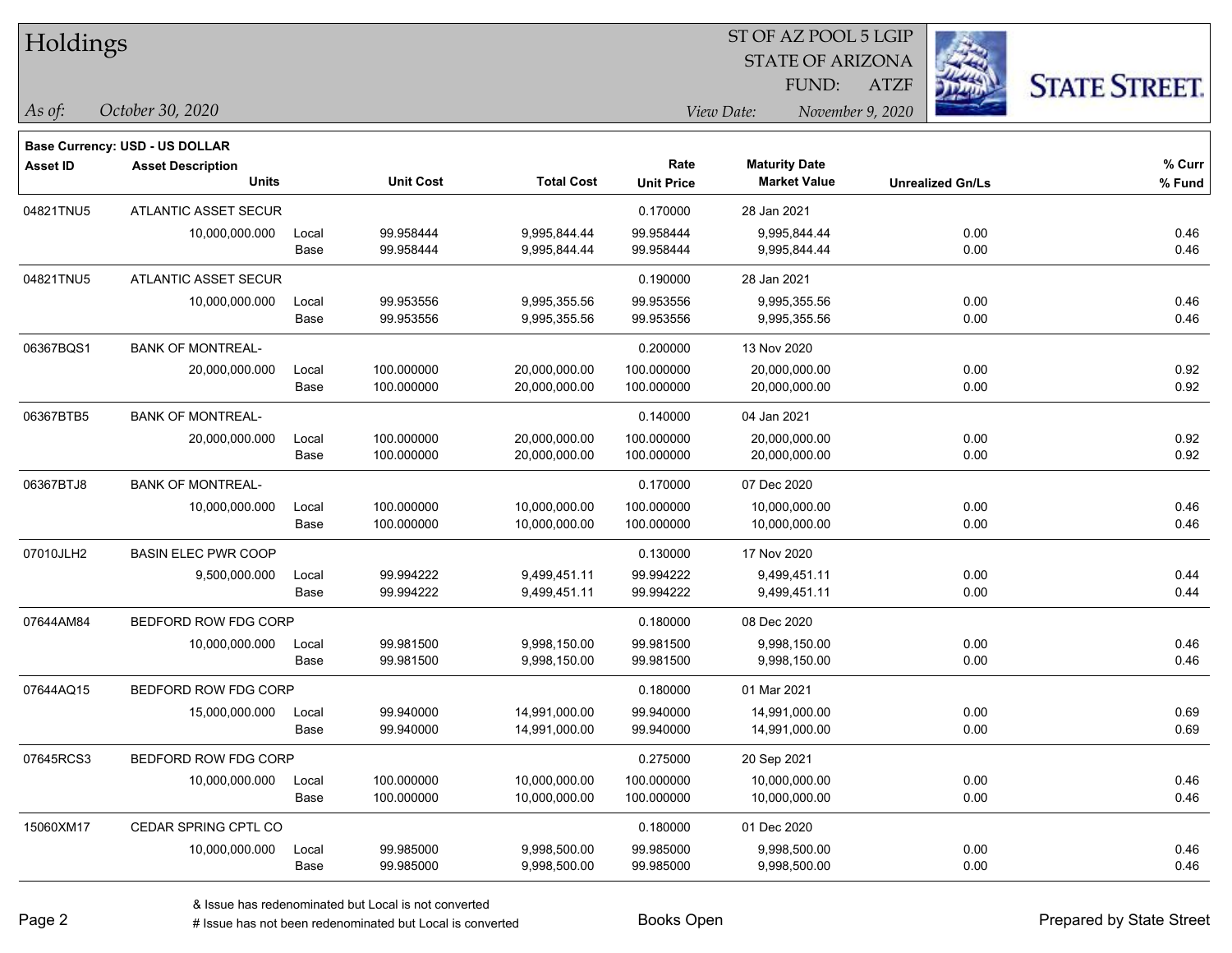| Holdings        |                                       |       |                  |                   |                   | ST OF AZ POOL 5 LGIP           |                         |                      |  |
|-----------------|---------------------------------------|-------|------------------|-------------------|-------------------|--------------------------------|-------------------------|----------------------|--|
|                 |                                       |       |                  |                   |                   | <b>STATE OF ARIZONA</b>        |                         |                      |  |
|                 |                                       |       |                  |                   |                   | FUND:                          | <b>ATZF</b>             | <b>STATE STREET.</b> |  |
| As of:          | October 30, 2020                      |       |                  |                   |                   | View Date:<br>November 9, 2020 |                         |                      |  |
|                 | <b>Base Currency: USD - US DOLLAR</b> |       |                  |                   |                   |                                |                         |                      |  |
| <b>Asset ID</b> | <b>Asset Description</b>              |       |                  |                   | Rate              | <b>Maturity Date</b>           |                         | % Curr               |  |
|                 | <b>Units</b>                          |       | <b>Unit Cost</b> | <b>Total Cost</b> | <b>Unit Price</b> | <b>Market Value</b>            | <b>Unrealized Gn/Ls</b> | % Fund               |  |
| 15060XMB5       | CEDAR SPRING CPTL CO                  |       |                  |                   | 0.180000          | 11 Dec 2020                    |                         |                      |  |
|                 | 15,000,000.000                        | Local | 99.980000        | 14,997,000.00     | 99.980000         | 14,997,000.00                  | 0.00                    | 0.69                 |  |
|                 |                                       | Base  | 99.980000        | 14,997,000.00     | 99.980000         | 14,997,000.00                  | 0.00                    | 0.69                 |  |
| 15060XN57       | CEDAR SPRING CPTL CO                  |       |                  |                   | 0.190000          | 05 Jan 2021                    |                         |                      |  |
|                 | 5,020,000.000                         | Local | 99.965694        | 5,018,277.86      | 99.965694         | 5,018,277.86                   | 0.00                    | 0.23                 |  |
|                 |                                       | Base  | 99.965694        | 5,018,277.86      | 99.965694         | 5,018,277.86                   | 0.00                    | 0.23                 |  |
| 15060XNN8       | CEDAR SPRING CPTL CO                  |       |                  |                   | 0.220000          | 22 Jan 2021                    |                         |                      |  |
|                 | 10,000,000.000                        | Local | 99.949889        | 9,994,988.89      | 99.949889         | 9,994,988.89                   | 0.00                    | 0.46                 |  |
|                 |                                       | Base  | 99.949889        | 9,994,988.89      | 99.949889         | 9,994,988.89                   | 0.00                    | 0.46                 |  |
| 16677JLW4       | <b>CHEVRON CORP</b>                   |       |                  |                   | 0.210000          | 30 Nov 2020                    |                         |                      |  |
|                 | 20,000,000.000                        | Local | 99.983083        | 19,996,616.67     | 99.983083         | 19,996,616.67                  | 0.00                    | 0.92                 |  |
|                 |                                       | Base  | 99.983083        | 19,996,616.67     | 99.983083         | 19,996,616.67                  | 0.00                    | 0.92                 |  |
| 16677JQS8       | <b>CHEVRON CORP</b>                   |       |                  |                   | 0.160000          | 26 Mar 2021                    |                         |                      |  |
|                 | 25,000,000.000                        | Local | 99.935556        | 24,983,888.89     | 99.935556         | 24,983,888.89                  | 0.00                    | 1.14                 |  |
|                 |                                       | Base  | 99.935556        | 24,983,888.89     | 99.935556         | 24,983,888.89                  | 0.00                    | 1.14                 |  |
| 19121ANK3       | COCA-COLA COMPANY                     |       |                  |                   | 0.100000          | 19 Jan 2021                    |                         |                      |  |
|                 | 20,000,000.000                        | Local | 99.978056        | 19,995,611.11     | 99.978056         | 19,995,611.11                  | 0.00                    | 0.92                 |  |
|                 |                                       | Base  | 99.978056        | 19,995,611.11     | 99.978056         | 19,995,611.11                  | 0.00                    | 0.92                 |  |
| 19121AP13       | COCA-COLA COMPANY                     |       |                  |                   | 1.070000          | 01 Feb 2021                    |                         |                      |  |
|                 | 5,000,000.000                         | Local | 99.726556        | 4,986,327.78      | 99.726556         | 4,986,327.78                   | 0.00                    | 0.23                 |  |
|                 |                                       | Base  | 99.726556        | 4,986,327.78      | 99.726556         | 4,986,327.78                   | 0.00                    | 0.23                 |  |
| 2063C0LG5       | CONCORD MIN CPTL CO                   |       |                  |                   | 0.200000          | 16 Nov 2020                    |                         |                      |  |
|                 | 10,000,000.000                        | Local | 99.991667        | 9,999,166.67      | 99.991667         | 9,999,166.67                   | 0.00                    | 0.46                 |  |
|                 |                                       | Base  | 99.991667        | 9,999,166.67      | 99.991667         | 9,999,166.67                   | 0.00                    | 0.46                 |  |
| 2063C0LK6       | CONCORD MIN CPTL CO                   |       |                  |                   | 0.200000          | 19 Nov 2020                    |                         |                      |  |
|                 | 15,000,000.000                        | Local | 99.990000        | 14,998,500.00     | 99.990000         | 14,998,500.00                  | 0.00                    | 0.69                 |  |
|                 |                                       | Base  | 99.990000        | 14,998,500.00     | 99.990000         | 14,998,500.00                  | 0.00                    | 0.69                 |  |
| 2063C0P14       | CONCORD MIN CPTL CO                   |       |                  |                   | 0.230000          | 01 Feb 2021                    |                         |                      |  |
|                 | 15,000,000.000                        | Local | 99.941222        | 14,991,183.33     | 99.941222         | 14,991,183.33                  | 0.00                    | 0.69                 |  |
|                 |                                       | Base  | 99.941222        | 14,991,183.33     | 99.941222         | 14,991,183.33                  | 0.00                    | 0.69                 |  |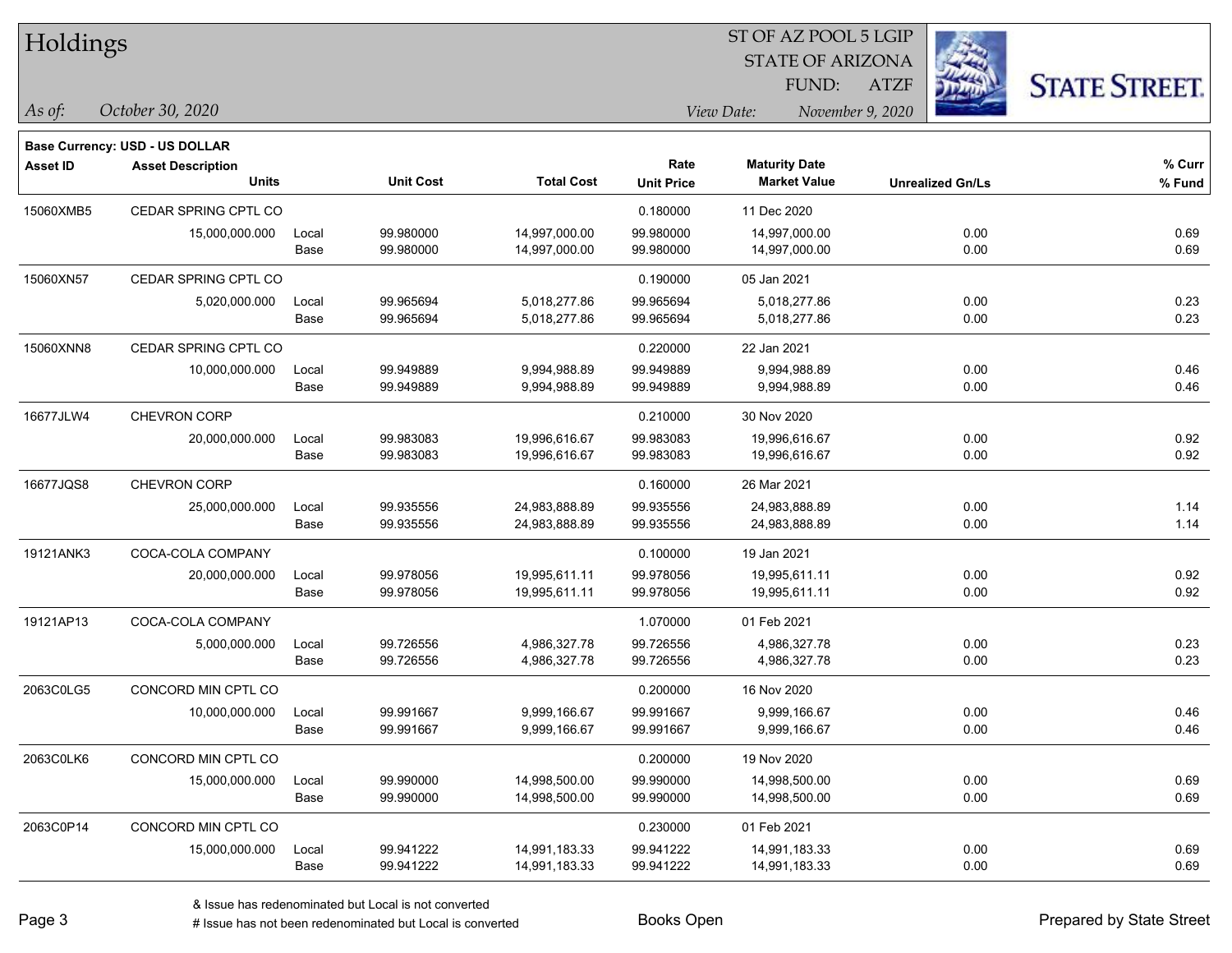| Holdings        |                                |       |                  |                   | ST OF AZ POOL 5 LGIP |                         |                         |                      |  |  |
|-----------------|--------------------------------|-------|------------------|-------------------|----------------------|-------------------------|-------------------------|----------------------|--|--|
|                 |                                |       |                  |                   |                      | <b>STATE OF ARIZONA</b> |                         |                      |  |  |
|                 |                                |       |                  |                   |                      | FUND:                   | ATZF                    | <b>STATE STREET.</b> |  |  |
| As of:          | October 30, 2020               |       |                  |                   |                      | View Date:              | November 9, 2020        |                      |  |  |
|                 | Base Currency: USD - US DOLLAR |       |                  |                   |                      |                         |                         |                      |  |  |
| <b>Asset ID</b> | <b>Asset Description</b>       |       |                  |                   | Rate                 | <b>Maturity Date</b>    |                         | % Curr               |  |  |
|                 | <b>Units</b>                   |       | <b>Unit Cost</b> | <b>Total Cost</b> | <b>Unit Price</b>    | <b>Market Value</b>     | <b>Unrealized Gn/Ls</b> | % Fund               |  |  |
| 2284K0NK7       | CROWN POINT CAP CO.            |       |                  |                   | 0.200000             | 19 Jan 2021             |                         |                      |  |  |
|                 | 2,500,000.000                  | Local | 99.956111        | 2,498,902.78      | 99.956111            | 2,498,902.78            | 0.00                    | 0.11                 |  |  |
|                 |                                | Base  | 99.956111        | 2,498,902.78      | 99.956111            | 2,498,902.78            | 0.00                    | 0.11                 |  |  |
| 30229AL31       | <b>EXXON MOBIL CORP</b>        |       |                  |                   | 0.190000             | 03 Nov 2020             |                         |                      |  |  |
|                 | 15,000,000.000                 | Local | 99.998944        | 14,999,841.67     | 99.998944            | 14,999,841.67           | 0.00                    | 0.69                 |  |  |
|                 |                                | Base  | 99.998944        | 14,999,841.67     | 99.998944            | 14,999,841.67           | 0.00                    | 0.69                 |  |  |
| 30229ALW7       | EXXON MOBIL CORP               |       |                  |                   | 0.290000             | 30 Nov 2020             |                         |                      |  |  |
|                 | 10,000,000.000                 | Local | 99.976639        | 9,997,663.89      | 99.976639            | 9,997,663.89            | 0.00                    | 0.46                 |  |  |
|                 |                                | Base  | 99.976639        | 9,997,663.89      | 99.976639            | 9,997,663.89            | 0.00                    | 0.46                 |  |  |
| 30229AT17       | EXXON MOBIL CORP               |       |                  |                   | 0.190000             | 01 Jun 2021             |                         |                      |  |  |
|                 | 15,000,000.000                 | Local | 99.888111        | 14,983,216.67     | 99.888111            | 14,983,216.67           | 0.00                    | 0.69                 |  |  |
|                 |                                | Base  | 99.888111        | 14,983,216.67     | 99.888111            | 14,983,216.67           | 0.00                    | 0.69                 |  |  |
| 30229ATW9       | <b>EXXON MOBIL CORP</b>        |       |                  |                   | 0.190000             | 30 Jun 2021             |                         |                      |  |  |
|                 | 10,000,000.000                 | Local | 99.872806        | 9,987,280.55      | 99.872806            | 9,987,280.55            | 0.00                    | 0.46                 |  |  |
|                 |                                | Base  | 99.872806        | 9,987,280.55      | 99.872806            | 9,987,280.55            | 0.00                    | 0.46                 |  |  |
| 36955DM31       | <b>GEN DYNAMICS CORP</b>       |       |                  |                   | 0.130000             | 03 Dec 2020             |                         |                      |  |  |
|                 | 13,188,000.000                 | Local | 99.988444        | 13,186,476.06     | 99.988444            | 13,186,476.06           | 0.00                    | 0.60                 |  |  |
|                 |                                | Base  | 99.988444        | 13,186,476.06     | 99.988444            | 13,186,476.06           | 0.00                    | 0.60                 |  |  |
| 36955DM31       | <b>GEN DYNAMICS CORP</b>       |       |                  |                   | 0.140000             | 03 Dec 2020             |                         |                      |  |  |
|                 | 3,300,000.000                  | Local | 99.987556        | 3,299,589.34      | 99.987556            | 3,299,589.34            | 0.00                    | 0.15                 |  |  |
|                 |                                | Base  | 99.987556        | 3,299,589.34      | 99.987556            | 3,299,589.34            | 0.00                    | 0.15                 |  |  |
| 36955DMA5       | <b>GEN DYNAMICS CORP</b>       |       |                  |                   | 0.130000             | 10 Dec 2020             |                         |                      |  |  |
|                 | 10,000,000.000                 | Local | 99.985917        | 9,998,591.67      | 99.985917            | 9,998,591.67            | 0.00                    | 0.46                 |  |  |
|                 |                                | Base  | 99.985917        | 9,998,591.67      | 99.985917            | 9,998,591.67            | 0.00                    | 0.46                 |  |  |
| 37829AEW4       | <b>GLENCOVE FDG DAC/LLC</b>    |       |                  |                   | 0.237000             | 08 Mar 2021             |                         |                      |  |  |
|                 | 15,000,000.000                 | Local | 100.000000       | 15,000,000.00     | 100.000000           | 15,000,000.00           | 0.00                    | 0.69                 |  |  |
|                 |                                | Base  | 100.000000       | 15,000,000.00     | 100.000000           | 15,000,000.00           | 0.00                    | 0.69                 |  |  |
| 37829AEY0       | <b>GLENCOVE FDG DAC/LLC</b>    |       |                  |                   | 0.227250             | 15 Jun 2021             |                         |                      |  |  |
|                 | 10,000,000.000                 | Local | 100.000000       | 10,000,000.00     | 100.000000           | 10,000,000.00           | 0.00                    | 0.46                 |  |  |
|                 |                                | Base  | 100.000000       | 10,000,000.00     | 100.000000           | 10,000,000.00           | 0.00                    | 0.46                 |  |  |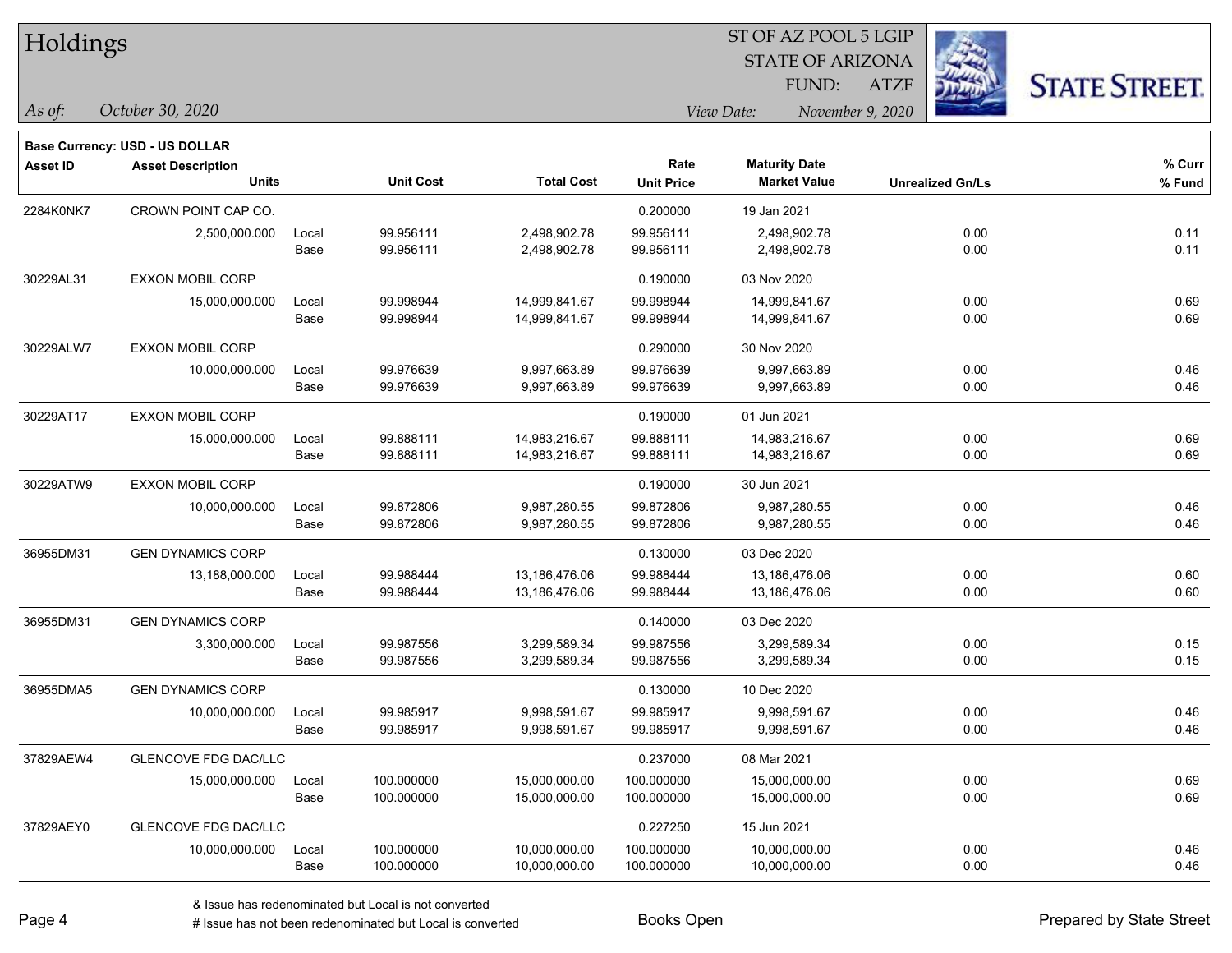| Holdings        |                                |       |                  |                   |                   | ST OF AZ POOL 5 LGIP<br><b>STATE OF ARIZONA</b> | 23                      |                      |
|-----------------|--------------------------------|-------|------------------|-------------------|-------------------|-------------------------------------------------|-------------------------|----------------------|
|                 |                                |       |                  |                   |                   | FUND:                                           | <b>ATZF</b>             | <b>STATE STREET.</b> |
| As of:          | October 30, 2020               |       |                  |                   |                   | View Date:<br>November 9, 2020                  |                         |                      |
|                 | Base Currency: USD - US DOLLAR |       |                  |                   |                   |                                                 |                         |                      |
| <b>Asset ID</b> | <b>Asset Description</b>       |       |                  |                   | Rate              | <b>Maturity Date</b>                            |                         | % Curr               |
|                 | <b>Units</b>                   |       | <b>Unit Cost</b> | <b>Total Cost</b> | <b>Unit Price</b> | <b>Market Value</b>                             | <b>Unrealized Gn/Ls</b> | % Fund               |
| 38346LN69       | <b>GOTHAM FDG CORP</b>         |       |                  |                   | 0.170000          | 06 Jan 2021                                     |                         |                      |
|                 | 10,000,000.000                 | Local | 99.968833        | 9,996,883.34      | 99.968833         | 9,996,883.34                                    | 0.00                    | 0.46                 |
|                 |                                | Base  | 99.968833        | 9,996,883.34      | 99.968833         | 9,996,883.34                                    | 0.00                    | 0.46                 |
| 38346LNL6       | <b>GOTHAM FDG CORP</b>         |       |                  |                   | 0.180000          | 20 Jan 2021                                     |                         |                      |
|                 | 10,000,000.000                 | Local | 99.960000        | 9,996,000.00      | 99.960000         | 9,996,000.00                                    | 0.00                    | 0.46                 |
|                 |                                | Base  | 99.960000        | 9,996,000.00      | 99.960000         | 9,996,000.00                                    | 0.00                    | 0.46                 |
| 38346LNV4       | <b>GOTHAM FDG CORP</b>         |       |                  |                   | 0.170000          | 29 Jan 2021                                     |                         |                      |
|                 | 10,000,000.000                 | Local | 99.957972        | 9,995,797.23      | 99.957972         | 9,995,797.23                                    | 0.00                    | 0.46                 |
|                 |                                | Base  | 99.957972        | 9,995,797.23      | 99.957972         | 9,995,797.23                                    | 0.00                    | 0.46                 |
| 40588LL49       | HALKIN FINANCE LLC USC         |       |                  |                   | 0.110000          | 04 Nov 2020                                     |                         |                      |
|                 | 15,000,000.000                 | Local | 99.999083        | 14,999,862.50     | 99.999083         | 14,999,862.50                                   | 0.00                    | 0.69                 |
|                 |                                | Base  | 99.999083        | 14,999,862.50     | 99.999083         | 14,999,862.50                                   | 0.00                    | 0.69                 |
| 40588LL98       | <b>HALKIN FINANCE LLC USC</b>  |       |                  |                   | 0.210000          | 09 Nov 2020                                     |                         |                      |
|                 | 10,000,000.000                 | Local | 99.995333        | 9,999,533.33      | 99.995333         | 9,999,533.33                                    | 0.00                    | 0.46                 |
|                 |                                | Base  | 99.995333        | 9,999,533.33      | 99.995333         | 9,999,533.33                                    | 0.00                    | 0.46                 |
| 40588LM14       | <b>HALKIN FINANCE LLC USC</b>  |       |                  |                   | 0.180000          | 01 Dec 2020                                     |                         |                      |
|                 | 15,000,000.000                 | Local | 99.985000        | 14,997,750.00     | 99.985000         | 14,997,750.00                                   | 0.00                    | 0.69                 |
|                 |                                | Base  | 99.985000        | 14,997,750.00     | 99.985000         | 14,997,750.00                                   | 0.00                    | 0.69                 |
| 45779PNV6       | INSTITUTIONAL SECURED          |       |                  |                   | 0.220000          | 29 Jan 2021                                     |                         |                      |
|                 | 25,000,000.000                 | Local | 99.945611        | 24,986,402.77     | 99.945611         | 24,986,402.77                                   | 0.00                    | 1.14                 |
|                 |                                | Base  | 99.945611        | 24,986,402.77     | 99.945611         | 24,986,402.77                                   | 0.00                    | 1.14                 |
| 47816FLW9       | <b>JOHNSON &amp; JOHNSON</b>   |       |                  |                   | 0.190000          | 30 Nov 2020                                     |                         |                      |
|                 | 25,000,000.000                 | Local | 99.984694        | 24,996,173.61     | 99.984694         | 24,996,173.61                                   | 0.00                    | 1.15                 |
|                 |                                | Base  | 99.984694        | 24,996,173.61     | 99.984694         | 24,996,173.61                                   | 0.00                    | 1.15                 |
| 4820P2NB7       | JUPITER SECT CO LLC            |       |                  |                   | 0.160000          | 11 Jan 2021                                     |                         |                      |
|                 | 10,000,000.000                 | Local | 99.968445        | 9,996,844.45      | 99.968445         | 9,996,844.45                                    | 0.00                    | 0.46                 |
|                 |                                | Base  | 99.968445        | 9,996,844.45      | 99.968445         | 9,996,844.45                                    | 0.00                    | 0.46                 |
| 52952LL59       | LEXINGTN PKR CAP CO LL         |       |                  |                   | 0.230000          | 05 Nov 2020                                     |                         |                      |
|                 | 10,000,000.000                 | Local | 99.997444        | 9,999,744.44      | 99.997444         | 9.999.744.44                                    | 0.00                    | 0.46                 |
|                 |                                | Base  | 99.997444        | 9,999,744.44      | 99.997444         | 9,999,744.44                                    | 0.00                    | 0.46                 |

 $\overline{\phantom{a}}$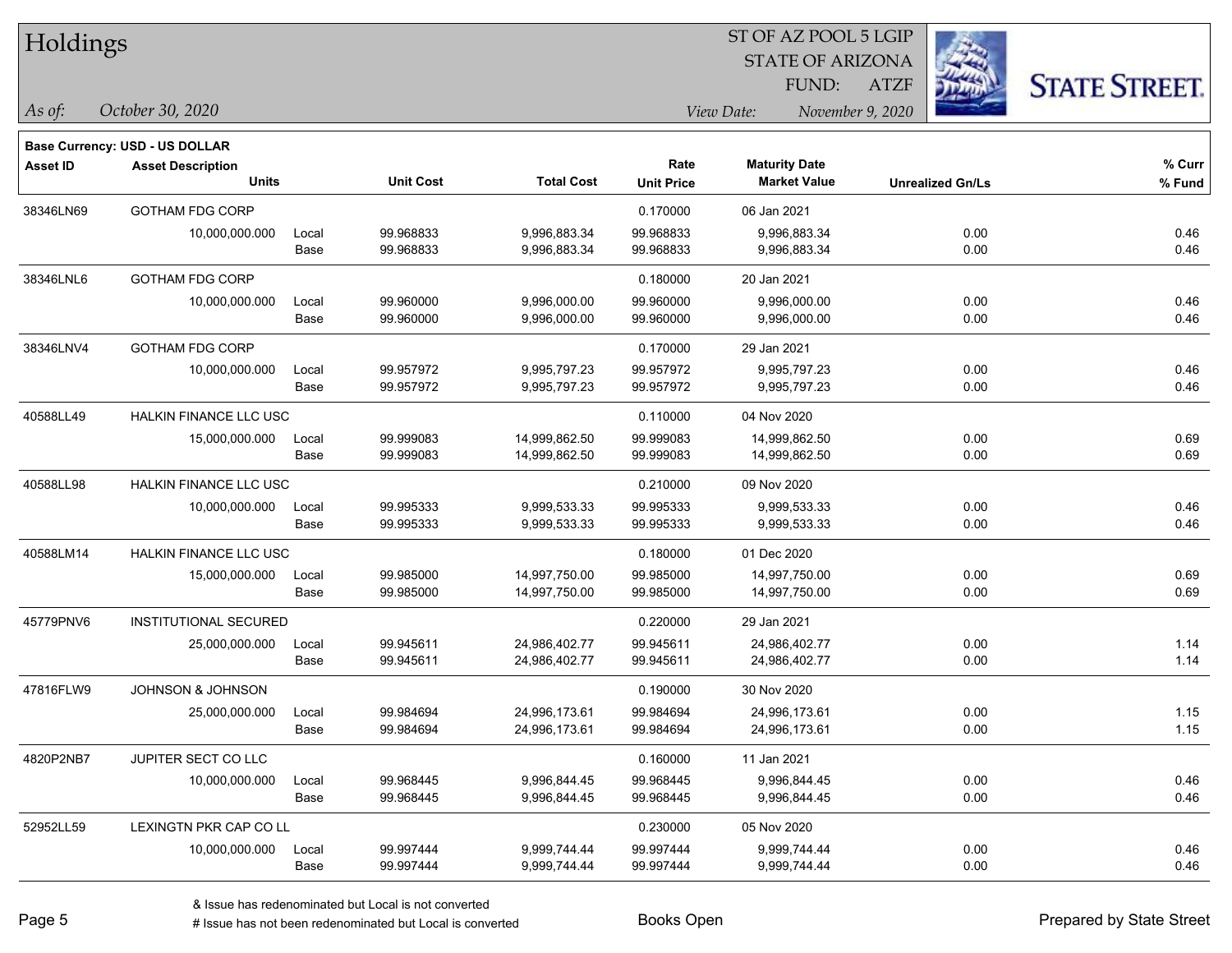| Holdings        |                                       |       |                  |                   |                           | ST OF AZ POOL 5 LGIP<br><b>STATE OF ARIZONA</b><br>FUND: | <b>ATZF</b>             |                      |
|-----------------|---------------------------------------|-------|------------------|-------------------|---------------------------|----------------------------------------------------------|-------------------------|----------------------|
| As of:          | October 30, 2020                      |       |                  |                   |                           | View Date:                                               | November 9, 2020        | <b>STATE STREET.</b> |
|                 | <b>Base Currency: USD - US DOLLAR</b> |       |                  |                   |                           |                                                          |                         |                      |
| <b>Asset ID</b> | <b>Asset Description</b><br>Units     |       | <b>Unit Cost</b> | <b>Total Cost</b> | Rate<br><b>Unit Price</b> | <b>Maturity Date</b><br><b>Market Value</b>              | <b>Unrealized Gn/Ls</b> | % Curr<br>% Fund     |
| 52952LLC4       | LEXINGTN PKR CAP CO LL                |       |                  |                   | 0.220000                  | 12 Nov 2020                                              |                         |                      |
|                 | 10,000,000.000                        | Local | 99.993278        | 9,999,327.78      | 99.993278                 | 9,999,327.78                                             | 0.00                    | 0.46                 |
|                 |                                       | Base  | 99.993278        | 9,999,327.78      | 99.993278                 | 9,999,327.78                                             | 0.00                    | 0.46                 |
| 52952LNR9       | LEXINGTN PKR CAP CO LL                |       |                  |                   | 0.210000                  | 25 Jan 2021                                              |                         |                      |
|                 | 10,000,000.000                        | Local | 99.950417        | 9,995,041.67      | 99.950417                 | 9,995,041.67                                             | 0.00                    | 0.46                 |
|                 |                                       | Base  | 99.950417        | 9,995,041.67      | 99.950417                 | 9,995,041.67                                             | 0.00                    | 0.46                 |
| 53127TN74       | <b>LIBERTY FUNDING LLC</b>            |       |                  |                   | 0.170000                  | 07 Jan 2021                                              |                         |                      |
|                 | 10,000,000.000                        | Local | 99.968361        | 9,996,836.11      | 99.968361                 | 9,996,836.11                                             | 0.00                    | 0.46                 |
|                 |                                       | Base  | 99.968361        | 9,996,836.11      | 99.968361                 | 9,996,836.11                                             | 0.00                    | 0.46                 |
| 53245PL48       | ELI LILLY & COMPANY                   |       |                  |                   | 0.150000                  | 04 Nov 2020                                              |                         |                      |
|                 | 25,000,000.000                        | Local | 99.998750        | 24,999,687.50     | 99.998750                 | 24,999,687.50                                            | 0.00                    | 1.15                 |
|                 |                                       | Base  | 99.998750        | 24,999,687.50     | 99.998750                 | 24,999,687.50                                            | 0.00                    | 1.15                 |
| 56274LM19       | MANHATTAN ASSET FDG.                  |       |                  |                   | 0.160000                  | 01 Dec 2020                                              |                         |                      |
|                 | 10,000,000.000                        | Local | 99.986667        | 9,998,666.67      | 99.986667                 | 9,998,666.67                                             | 0.00                    | 0.46                 |
|                 |                                       | Base  | 99.986667        | 9,998,666.67      | 99.986667                 | 9,998,666.67                                             | 0.00                    | 0.46                 |
| 56274LN59       | MANHATTAN ASSET FDG.                  |       |                  |                   | 0.180000                  | 05 Jan 2021                                              |                         |                      |
|                 | 3,703,000.000                         | Local | 99.967500        | 3,701,796.53      | 99.967500                 | 3,701,796.53                                             | 0.00                    | 0.17                 |
|                 |                                       | Base  | 99.967500        | 3,701,796.53      | 99.967500                 | 3,701,796.53                                             | 0.00                    | 0.17                 |
| 56274LP32       | MANHATTAN ASSET FDG.                  |       |                  |                   | 0.210000                  | 03 Feb 2021                                              |                         |                      |
|                 | 9,902,000.000                         | Local | 99.945167        | 9,896,570.41      | 99.945167                 | 9,896,570.41                                             | 0.00                    | 0.45                 |
|                 |                                       | Base  | 99.945167        | 9,896,570.41      | 99.945167                 | 9,896,570.41                                             | 0.00                    | 0.45                 |
| 57576JL59       | MASSACHUSETTS MUT LIFE INS CO         |       |                  |                   | 0.100000                  | 05 Nov 2020                                              |                         |                      |
|                 | 25,000,000.000 Local                  |       | 99.998889        | 24,999,722.22     | 99.998889                 | 24,999,722.22                                            | 0.00                    | 1.15                 |
|                 |                                       | Base  | 99.998889        | 24,999,722.22     | 99.998889                 | 24,999,722.22                                            | 0.00                    | 1.15                 |
| 59157TLJ0       | METLIFE SHORT TERM FDG                |       |                  |                   | 0.200000                  | 18 Nov 2020                                              |                         |                      |
|                 | 15,000,000.000                        | Local | 99.990556        | 14,998,583.33     | 99.990556                 | 14,998,583.33                                            | 0.00                    | 0.69                 |
|                 |                                       | Base  | 99.990556        | 14,998,583.33     | 99.990556                 | 14,998,583.33                                            | 0.00                    | 0.69                 |
| 59157TME0       | METLIFE SHORT TERM FDG                |       |                  |                   | 0.220000                  | 14 Dec 2020                                              |                         |                      |
|                 | 25,000,000.000                        | Local | 99.973722        | 24,993,430.56     | 99.973722                 | 24,993,430.56                                            | 0.00                    | 1.15                 |
|                 |                                       | Base  | 99.973722        | 24,993,430.56     | 99.973722                 | 24,993,430.56                                            | 0.00                    | 1.15                 |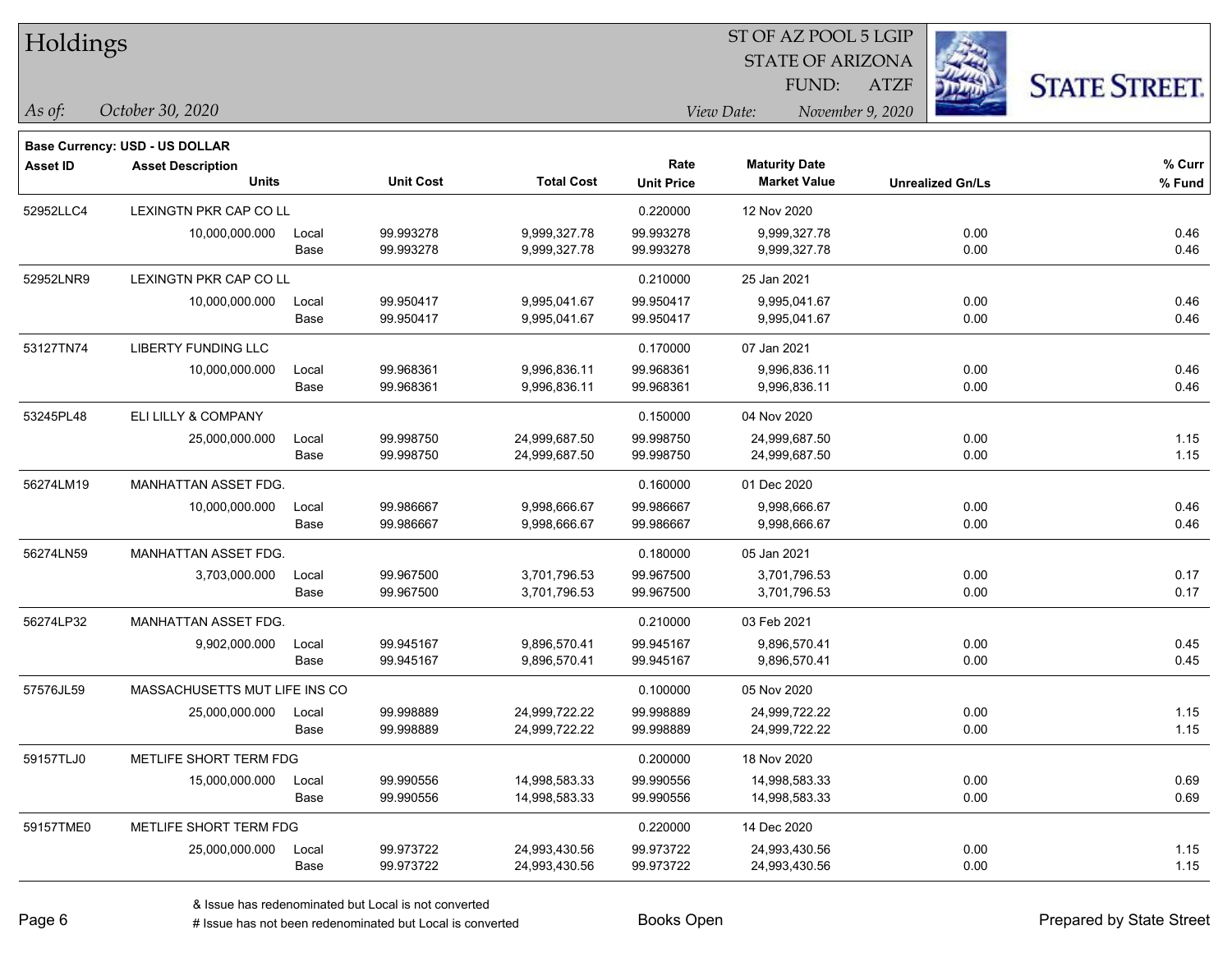| Holdings        |                                       |       |                  |                   | 51 OF AZ POOL 5 LGIP |                                |                         |                      |  |  |
|-----------------|---------------------------------------|-------|------------------|-------------------|----------------------|--------------------------------|-------------------------|----------------------|--|--|
|                 |                                       |       |                  |                   |                      | <b>STATE OF ARIZONA</b>        |                         |                      |  |  |
|                 |                                       |       |                  |                   |                      | FUND:                          | <b>ATZF</b>             | <b>STATE STREET.</b> |  |  |
| As of:          | October 30, 2020                      |       |                  |                   |                      | View Date:<br>November 9, 2020 |                         |                      |  |  |
|                 | <b>Base Currency: USD - US DOLLAR</b> |       |                  |                   |                      |                                |                         |                      |  |  |
| <b>Asset ID</b> | <b>Asset Description</b>              |       |                  |                   | Rate                 | <b>Maturity Date</b>           |                         | $%$ Curr             |  |  |
|                 | <b>Units</b>                          |       | <b>Unit Cost</b> | <b>Total Cost</b> | <b>Unit Price</b>    | <b>Market Value</b>            | <b>Unrealized Gn/Ls</b> | % Fund               |  |  |
| 59157TT11       | METLIFE SHORT TERM FDG                |       |                  |                   | 0.200000             | 01 Jun 2021                    |                         |                      |  |  |
|                 | 12,400,000.000                        | Local | 99.882222        | 12,385,395.55     | 99.882222            | 12,385,395.55                  | 0.00                    | 0.57                 |  |  |
|                 |                                       | Base  | 99.882222        | 12,385,395.55     | 99.882222            | 12,385,395.55                  | 0.00                    | 0.57                 |  |  |
| 63763PL23       | NATIONAL SECS CLEARING                |       |                  |                   | 0.100000             | 02 Nov 2020                    |                         |                      |  |  |
|                 | 15,000,000.000                        | Local | 99.999722        | 14,999,958.33     | 99.999722            | 14,999,958.33                  | 0.00                    | 0.69                 |  |  |
|                 |                                       | Base  | 99.999722        | 14,999,958.33     | 99.999722            | 14,999,958.33                  | 0.00                    | 0.69                 |  |  |
| 63763PN62       | NATIONAL SECS CLEARING                |       |                  |                   | 0.120000             | 06 Jan 2021                    |                         |                      |  |  |
|                 | 25,000,000.000                        | Local | 99.978000        | 24,994,500.00     | 99.978000            | 24,994,500.00                  | 0.00                    | 1.15                 |  |  |
|                 |                                       | Base  | 99.978000        | 24,994,500.00     | 99.978000            | 24,994,500.00                  | 0.00                    | 1.15                 |  |  |
| 63763PT33       | NATIONAL SECS CLEARING                |       |                  |                   | 0.170000             | 03 Jun 2021                    |                         |                      |  |  |
|                 | 10,000,000.000                        | Local | 99.898944        | 9,989,894.44      | 99.898944            | 9.989.894.44                   | 0.00                    | 0.46                 |  |  |
|                 |                                       | Base  | 99.898944        | 9,989,894.44      | 99.898944            | 9,989,894.44                   | 0.00                    | 0.46                 |  |  |
| 64106GMH3       | NESTLE FIN FRANCE S.                  |       |                  |                   | 0.130000             | 17 Dec 2020                    |                         |                      |  |  |
|                 | 25,000,000.000                        | Local | 99.983389        | 24,995,847.22     | 99.983389            | 24,995,847.22                  | 0.00                    | 1.15                 |  |  |
|                 |                                       | Base  | 99.983389        | 24,995,847.22     | 99.983389            | 24,995,847.22                  | 0.00                    | 1.15                 |  |  |
| 64951WL28       | NEW YORK LFE CAP COR                  |       |                  |                   | 0.130000             | 02 Nov 2020                    |                         |                      |  |  |
|                 | 1,500,000.000                         | Local | 99.999639        | 1,499,994.58      | 99.999639            | 1,499,994.58                   | 0.00                    | 0.07                 |  |  |
|                 |                                       | Base  | 99.999639        | 1,499,994.58      | 99.999639            | 1,499,994.58                   | 0.00                    | 0.07                 |  |  |
| 64951WLA0       | NEW YORK LFE CAP COR                  |       |                  |                   | 0.110000             | 10 Nov 2020                    |                         |                      |  |  |
|                 | 1,500,000.000                         | Local | 99.997250        | 1,499,958.75      | 99.997250            | 1,499,958.75                   | 0.00                    | 0.07                 |  |  |
|                 |                                       | Base  | 99.997250        | 1,499,958.75      | 99.997250            | 1,499,958.75                   | 0.00                    | 0.07                 |  |  |
| 64951WLK8       | NEW YORK LFE CAP COR                  |       |                  |                   | 0.110000             | 19 Nov 2020                    |                         |                      |  |  |
|                 | 15,000,000.000                        | Local | 99.994500        | 14,999,175.00     | 99.994500            | 14,999,175.00                  | 0.00                    | 0.69                 |  |  |
|                 |                                       | Base  | 99.994500        | 14,999,175.00     | 99.994500            | 14,999,175.00                  | 0.00                    | 0.69                 |  |  |
| 64951WMF8       | NEW YORK LFE CAP COR                  |       |                  |                   | 0.120000             | 15 Dec 2020                    |                         |                      |  |  |
|                 | 9,153,000.000                         | Local | 99.985333        | 9,151,657.56      | 99.985333            | 9,151,657.56                   | 0.00                    | 0.42                 |  |  |
|                 |                                       | Base  | 99.985333        | 9,151,657.56      | 99.985333            | 9,151,657.56                   | 0.00                    | 0.42                 |  |  |
| 64951WNT7       | NEW YORK LFE CAP COR                  |       |                  |                   | 0.120000             | 27 Jan 2021                    |                         |                      |  |  |
|                 | 20,000,000.000                        | Local | 99.971000        | 19,994,200.00     | 99.971000            | 19,994,200.00                  | 0.00                    | 0.92                 |  |  |
|                 |                                       | Base  | 99.971000        | 19,994,200.00     | 99.971000            | 19,994,200.00                  | 0.00                    | 0.92                 |  |  |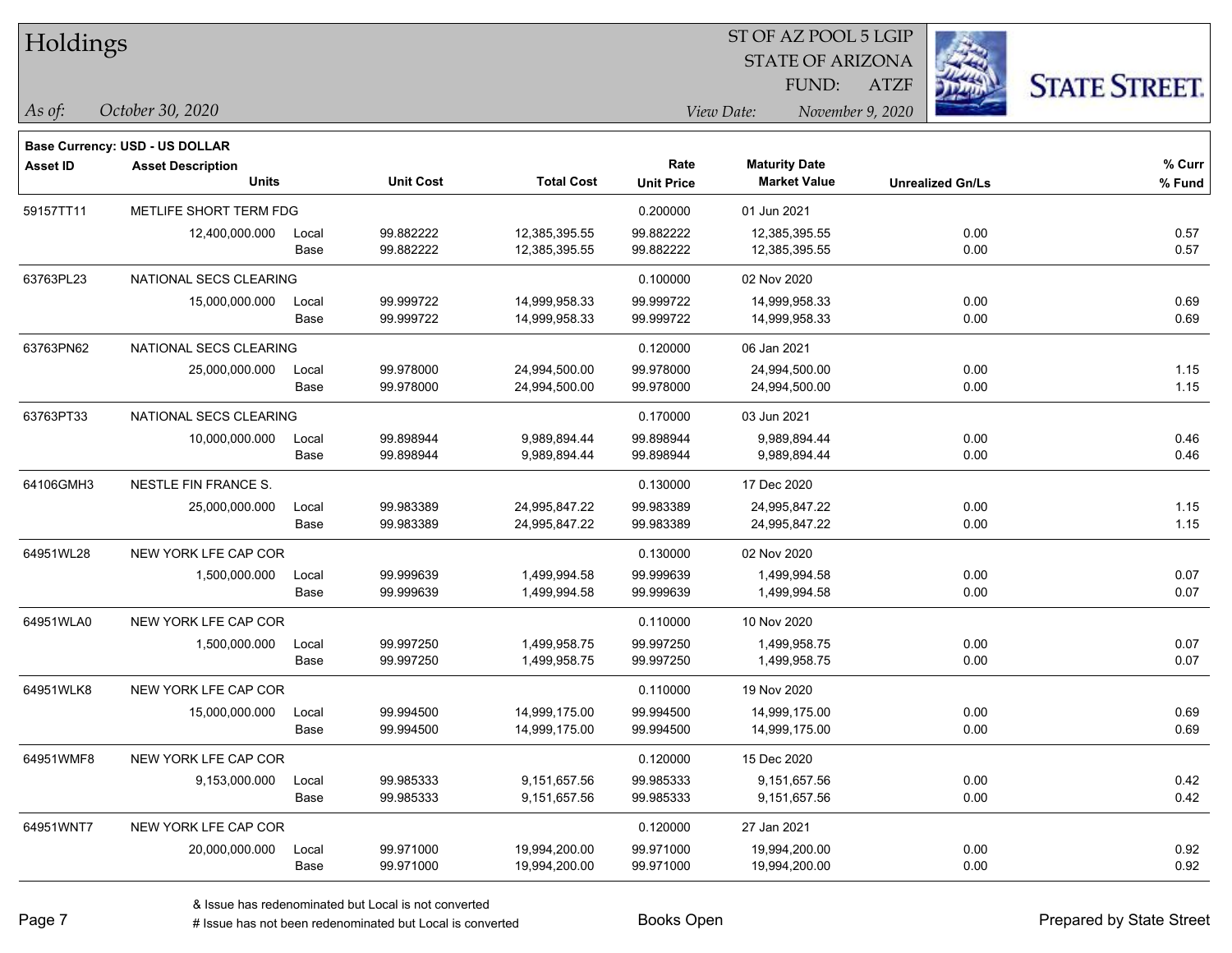| Holdings        |                                       |       |                  |                   |                   | ST OF AZ POOL 5 LGIP           |                         |                      |  |
|-----------------|---------------------------------------|-------|------------------|-------------------|-------------------|--------------------------------|-------------------------|----------------------|--|
|                 |                                       |       |                  |                   |                   | <b>STATE OF ARIZONA</b>        |                         |                      |  |
|                 |                                       |       |                  |                   |                   | FUND:                          | <b>ATZF</b>             | <b>STATE STREET.</b> |  |
| As of:          | October 30, 2020                      |       |                  |                   |                   | View Date:<br>November 9, 2020 |                         |                      |  |
|                 | <b>Base Currency: USD - US DOLLAR</b> |       |                  |                   |                   |                                |                         |                      |  |
| <b>Asset ID</b> | <b>Asset Description</b>              |       |                  |                   | Rate              | <b>Maturity Date</b>           |                         | % Curr               |  |
|                 | <b>Units</b>                          |       | <b>Unit Cost</b> | <b>Total Cost</b> | <b>Unit Price</b> | <b>Market Value</b>            | <b>Unrealized Gn/Ls</b> | % Fund               |  |
| 6698M4LG5       | NOVARTIS FNC CRP                      |       |                  |                   | 0.120000          | 16 Nov 2020                    |                         |                      |  |
|                 | 15,500,000.000                        | Local | 99.995000        | 15,499,225.00     | 99.995000         | 15,499,225.00                  | 0.00                    | 0.71                 |  |
|                 |                                       | Base  | 99.995000        | 15,499,225.00     | 99.995000         | 15,499,225.00                  | 0.00                    | 0.71                 |  |
| 6698M4LP5       | NOVARTIS FNC CRP                      |       |                  |                   | 0.220000          | 23 Nov 2020                    |                         |                      |  |
|                 | 15,000,000.000                        | Local | 99.986556        | 14,997,983.33     | 99.986556         | 14,997,983.33                  | 0.00                    | 0.69                 |  |
|                 |                                       | Base  | 99.986556        | 14,997,983.33     | 99.986556         | 14,997,983.33                  | 0.00                    | 0.69                 |  |
| 6698M4M17       | NOVARTIS FNC CRP                      |       |                  |                   | 0.120000          | 01 Dec 2020                    |                         |                      |  |
|                 | 10,000,000.000                        | Local | 99.990000        | 9,999,000.00      | 99.990000         | 9,999,000.00                   | 0.00                    | 0.46                 |  |
|                 |                                       | Base  | 99.990000        | 9,999,000.00      | 99.990000         | 9,999,000.00                   | 0.00                    | 0.46                 |  |
| 6698M4RC8       | NOVARTIS FNC CRP                      |       |                  |                   | 0.180000          | 12 Apr 2021                    |                         |                      |  |
|                 | 10,000,000.000                        | Local | 99.919000        | 9,991,900.00      | 99.919000         | 9,991,900.00                   | 0.00                    | 0.46                 |  |
|                 |                                       | Base  | 99.919000        | 9,991,900.00      | 99.919000         | 9,991,900.00                   | 0.00                    | 0.46                 |  |
| 67983TNL6       | OLD LINE FUNDING LLC                  |       |                  |                   | 0.170000          | 20 Jan 2021                    |                         |                      |  |
|                 | 18,000,000.000                        | Local | 99.962222        | 17,993,200.00     | 99.962222         | 17,993,200.00                  | 0.00                    | 0.82                 |  |
|                 |                                       | Base  | 99.962222        | 17,993,200.00     | 99.962222         | 17,993,200.00                  | 0.00                    | 0.82                 |  |
| 67983TPR1       | OLD LINE FUNDING LLC                  |       |                  |                   | 0.190000          | 25 Feb 2021                    |                         |                      |  |
|                 | 10,000,000.000                        | Local | 99.938778        | 9,993,877.77      | 99.938778         | 9,993,877.77                   | 0.00                    | 0.46                 |  |
|                 |                                       | Base  | 99.938778        | 9,993,877.77      | 99.938778         | 9,993,877.77                   | 0.00                    | 0.46                 |  |
| 71708EL37       | PFIZER INC                            |       |                  |                   | 0.230000          | 03 Nov 2020                    |                         |                      |  |
|                 | 15,000,000.000                        | Local | 99.998722        | 14,999,808.33     | 99.998722         | 14,999,808.33                  | 0.00                    | 0.69                 |  |
|                 |                                       | Base  | 99.998722        | 14,999,808.33     | 99.998722         | 14,999,808.33                  | 0.00                    | 0.69                 |  |
| 71708ELK9       | PFIZER INC                            |       |                  |                   | 0.120000          | 19 Nov 2020                    |                         |                      |  |
|                 | 6,000,000.000                         | Local | 99.994000        | 5,999,640.00      | 99.994000         | 5,999,640.00                   | 0.00                    | 0.27                 |  |
|                 |                                       | Base  | 99.994000        | 5,999,640.00      | 99.994000         | 5,999,640.00                   | 0.00                    | 0.27                 |  |
| 71708ELR4       | PFIZER INC                            |       |                  |                   | 0.120000          | 25 Nov 2020                    |                         |                      |  |
|                 | 10,000,000.000                        | Local | 99.992000        | 9,999,200.00      | 99.992000         | 9,999,200.00                   | 0.00                    | 0.46                 |  |
|                 |                                       | Base  | 99.992000        | 9,999,200.00      | 99.992000         | 9,999,200.00                   | 0.00                    | 0.46                 |  |
| 71708ELW3       | PFIZER INC                            |       |                  |                   | 0.130000          | 30 Nov 2020                    |                         |                      |  |
|                 | 20,000,000.000                        | Local | 99.989528        | 19,997,905.56     | 99.989528         | 19,997,905.56                  | 0.00                    | 0.92                 |  |
|                 |                                       | Base  | 99.989528        | 19,997,905.56     | 99.989528         | 19,997,905.56                  | 0.00                    | 0.92                 |  |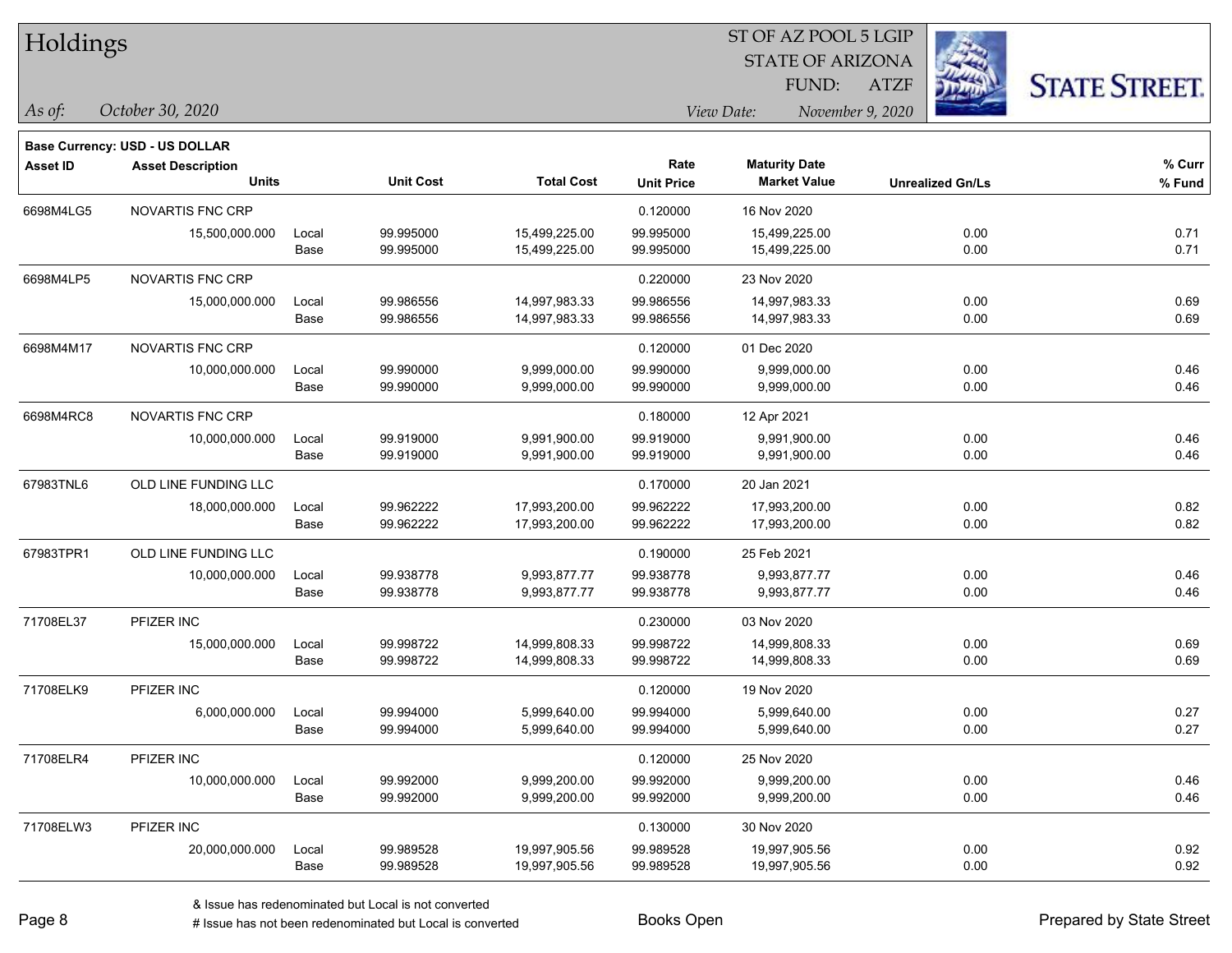| Holdings        |                                       |       |                  |                   |                   |                         |                         |                      |
|-----------------|---------------------------------------|-------|------------------|-------------------|-------------------|-------------------------|-------------------------|----------------------|
|                 |                                       |       |                  |                   |                   | <b>STATE OF ARIZONA</b> |                         |                      |
|                 |                                       |       |                  |                   |                   | FUND:                   | <b>ATZF</b>             | <b>STATE STREET.</b> |
| As of:          | October 30, 2020                      |       |                  |                   | View Date:        |                         |                         |                      |
|                 | <b>Base Currency: USD - US DOLLAR</b> |       |                  |                   |                   |                         |                         |                      |
| <b>Asset ID</b> | <b>Asset Description</b>              |       |                  |                   | Rate              | <b>Maturity Date</b>    |                         | $%$ Curr             |
|                 | <b>Units</b>                          |       | <b>Unit Cost</b> | <b>Total Cost</b> | <b>Unit Price</b> | <b>Market Value</b>     | <b>Unrealized Gn/Ls</b> | % Fund               |
| 74271TM83       | PROCTOR GAMBLE AND CO                 |       |                  |                   | 0.100000          | 08 Dec 2020             |                         |                      |
|                 | 25,000,000.000                        | Local | 99.989722        | 24,997,430.56     | 99.989722         | 24,997,430.56           | 0.00                    | 1.15                 |
|                 |                                       | Base  | 99.989722        | 24,997,430.56     | 99.989722         | 24,997,430.56           | 0.00                    | 1.15                 |
| 74271TNC3       | PROCTOR GAMBLE AND CO                 |       |                  |                   | 0.100000          | 12 Jan 2021             |                         |                      |
|                 | 25,000,000.000                        | Local | 99.980000        | 24,995,000.00     | 99.980000         | 24,995,000.00           | 0.00                    | 1.15                 |
|                 |                                       | Base  | 99.980000        | 24,995,000.00     | 99.980000         | 24,995,000.00           | 0.00                    | 1.15                 |
| 8225X2QV9       | SHELL INTNL FNC B.V                   |       |                  |                   | 0.190000          | 29 Mar 2021             |                         |                      |
|                 | 1,253,000.000                         | Local | 99.921889        | 1,252,021.27      | 99.921889         | 1,252,021.27            | 0.00                    | 0.06                 |
|                 |                                       | Base  | 99.921889        | 1,252,021.27      | 99.921889         | 1,252,021.27            | 0.00                    | 0.06                 |
| 8225X2SR6       | SHELL INTNL FNC B.V                   |       |                  |                   | 0.190000          | 25 May 2021             |                         |                      |
|                 | 2,165,000.000                         | Local | 99.891806        | 2,162,657.59      | 99.891806         | 2,162,657.59            | 0.00                    | 0.10                 |
|                 |                                       | Base  | 99.891806        | 2,162,657.59      | 99.891806         | 2,162,657.59            | 0.00                    | 0.10                 |
| 8225X2TE4       | SHELL INTNL FNC B.V                   |       |                  |                   | 0.210000          | 14 Jun 2021             |                         |                      |
|                 | 9,500,000.000                         | Local | 99.868750        | 9,487,531.25      | 99.868750         | 9,487,531.25            | 0.00                    | 0.43                 |
|                 |                                       | Base  | 99.868750        | 9,487,531.25      | 99.868750         | 9,487,531.25            | 0.00                    | 0.43                 |
| 8225X2UC6       | SHELL INTNL FNC B.V                   |       |                  |                   | 0.400000          | 12 Jul 2021             |                         |                      |
|                 | 10,000,000.000                        | Local | 99.718889        | 9,971,888.89      | 99.718889         | 9,971,888.89            | 0.00                    | 0.46                 |
|                 |                                       | Base  | 99.718889        | 9,971,888.89      | 99.718889         | 9,971,888.89            | 0.00                    | 0.46                 |
| 8225X2W18       | SHELL INTNL FNC B.V                   |       |                  |                   | 0.260000          | 01 Sep 2021             |                         |                      |
|                 | 10,000,000.000                        | Local | 99.780444        | 9,978,044.44      | 99.780444         | 9,978,044.44            | 0.00                    | 0.46                 |
|                 |                                       | Base  | 99.780444        | 9,978,044.44      | 99.780444         | 9,978,044.44            | 0.00                    | 0.46                 |
| 86562KNE0       | SUMITOMO MTSU BKG CORP                |       |                  |                   | 0.185000          | 14 Jan 2021             |                         |                      |
|                 | 10,000,000.000                        | Local | 99.961972        | 9,996,197.22      | 99.961972         | 9,996,197.22            | 0.00                    | 0.46                 |
|                 |                                       | Base  | 99.961972        | 9,996,197.22      | 99.961972         | 9,996,197.22            | 0.00                    | 0.46                 |
| 86562KPB4       | SUMITOMO MTSU BKG CORP                |       |                  |                   | 0.205000          | 11 Feb 2021             |                         |                      |
|                 | 10,450,000.000                        | Local | 99.941917        | 10,443,930.29     | 99.941917         | 10,443,930.29           | 0.00                    | 0.48                 |
|                 |                                       | Base  | 99.941917        | 10,443,930.29     | 99.941917         | 10,443,930.29           | 0.00                    | 0.48                 |
| 88602TLL5       | THUNDER BAY FNDNG LLC                 |       |                  |                   | 0.240000          | 20 Nov 2020             |                         |                      |
|                 | 20,000,000.000                        | Local | 99.987333        | 19,997,466.67     | 99.987333         | 19,997,466.67           | 0.00                    | 0.92                 |
|                 |                                       | Base  | 99.987333        | 19,997,466.67     | 99.987333         | 19,997,466.67           | 0.00                    | 0.92                 |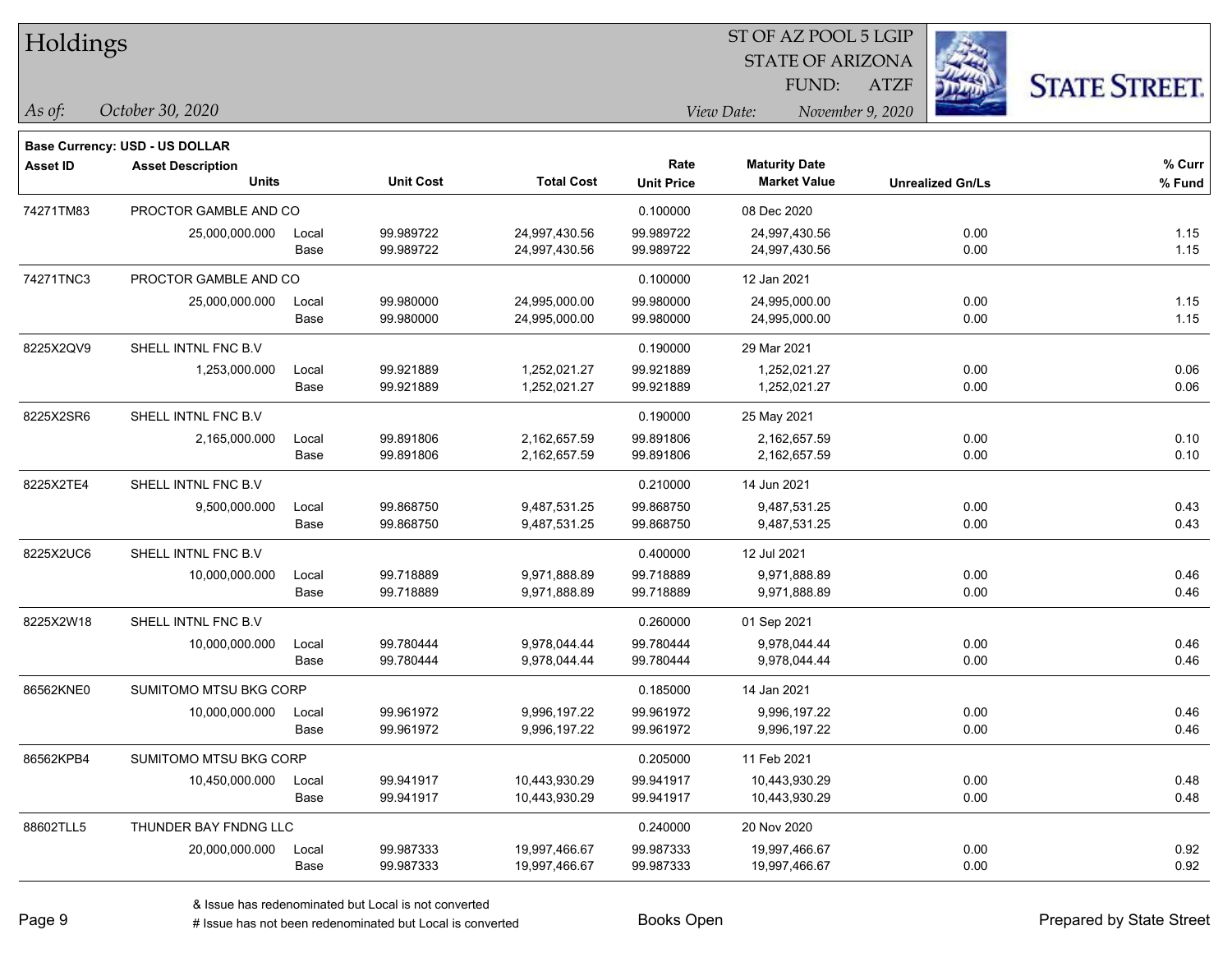| Holdings        |                                          |       |                  |                   |                   | ST OF AZ POOL 5 LGIP           |                         |                      |
|-----------------|------------------------------------------|-------|------------------|-------------------|-------------------|--------------------------------|-------------------------|----------------------|
|                 |                                          |       |                  |                   |                   | <b>STATE OF ARIZONA</b>        |                         |                      |
|                 |                                          |       |                  |                   |                   | FUND:                          | <b>ATZF</b>             | <b>STATE STREET.</b> |
| $\vert$ As of:  | October 30, 2020                         |       |                  |                   |                   | View Date:<br>November 9, 2020 |                         |                      |
|                 |                                          |       |                  |                   |                   |                                |                         |                      |
|                 | Base Currency: USD - US DOLLAR           |       |                  |                   | Rate              | <b>Maturity Date</b>           |                         | % Curr               |
| <b>Asset ID</b> | <b>Asset Description</b><br><b>Units</b> |       | <b>Unit Cost</b> | <b>Total Cost</b> | <b>Unit Price</b> | <b>Market Value</b>            | <b>Unrealized Gn/Ls</b> | % Fund               |
| 88602TMG5       | THUNDER BAY FNDNG LLC                    |       |                  |                   | 0.150000          | 16 Dec 2020                    |                         |                      |
|                 | 5,000,000.000                            | Local | 99.981250        | 4,999,062.50      | 99.981250         | 4,999,062.50                   | 0.00                    | 0.23                 |
|                 |                                          | Base  | 99.981250        | 4,999,062.50      | 99.981250         | 4,999,062.50                   | 0.00                    | 0.23                 |
| 88602TN74       | THUNDER BAY FNDNG LLC                    |       |                  |                   | 0.160000          | 07 Jan 2021                    |                         |                      |
|                 | 10,022,000.000                           | Local | 99.970222        | 10,019,015.67     | 99.970222         | 10,019,015.67                  | 0.00                    | 0.46                 |
|                 |                                          | Base  | 99.970222        | 10,019,015.67     | 99.970222         | 10,019,015.67                  | 0.00                    | 0.46                 |
| 88602TQ97       | THUNDER BAY FNDNG LLC                    |       |                  |                   | 0.200000          | 09 Mar 2021                    |                         |                      |
|                 | 1,500,000.000                            | Local | 99.928889        | 1,498,933.34      | 99.928889         | 1,498,933.34                   | 0.00                    | 0.07                 |
|                 |                                          | Base  | 99.928889        | 1,498,933.34      | 99.928889         | 1,498,933.34                   | 0.00                    | 0.07                 |
| 89114NR56       | TORONTO-DOMINION                         |       |                  |                   | 0.180000          | 21 Jan 2021                    |                         |                      |
|                 | 25,000,000.000                           | Local | 100.000000       | 25,000,000.00     | 100.000000        | 25,000,000.00                  | 0.00                    | 1.15                 |
|                 |                                          | Base  | 100.000000       | 25,000,000.00     | 100.000000        | 25,000,000.00                  | 0.00                    | 1.15                 |
| 89119AP10       | <b>TORONTO DOMINION BANK</b>             |       |                  |                   | 0.170000          | 01 Feb 2021                    |                         |                      |
|                 | 15,000,000.000                           | Local | 99.956556        | 14,993,483.33     | 99.956556         | 14,993,483.33                  | 0.00                    | 0.69                 |
|                 |                                          | Base  | 99.956556        | 14,993,483.33     | 99.956556         | 14,993,483.33                  | 0.00                    | 0.69                 |
| 89119ATV0       | <b>TORONTO DOMINION BANK</b>             |       |                  |                   | 0.210000          | 29 Jun 2021                    |                         |                      |
|                 | 10,000,000.000                           | Local | 99.860000        | 9,986,000.00      | 99.860000         | 9,986,000.00                   | 0.00                    | 0.46                 |
|                 |                                          | Base  | 99.860000        | 9,986,000.00      | 99.860000         | 9,986,000.00                   | 0.00                    | 0.46                 |
| 89233GLQ7       | <b>TOYOTA MOTOR CREDIT</b>               |       |                  |                   | 0.270000          | 24 Nov 2020                    |                         |                      |
|                 | 15,000,000.000                           | Local | 99.982750        | 14,997,412.50     | 99.982750         | 14,997,412.50                  | 0.00                    | 0.69                 |
|                 |                                          | Base  | 99.982750        | 14,997,412.50     | 99.982750         | 14,997,412.50                  | 0.00                    | 0.69                 |
| 90328AN66       | <b>USAA CAPITAL CORP</b>                 |       |                  |                   | 0.130000          | 06 Jan 2021                    |                         |                      |
|                 | 15,000,000.000                           | Local | 99.976167        | 14,996,425.00     | 99.976167         | 14,996,425.00                  | 0.00                    | 0.69                 |
|                 |                                          | Base  | 99.976167        | 14,996,425.00     | 99.976167         | 14,996,425.00                  | 0.00                    | 0.69                 |
| 91058TLD6       | UNITED HEALTHCARE CO                     |       |                  |                   | 0.150000          | 13 Nov 2020                    |                         |                      |
|                 | 25,000,000.000                           | Local | 99.995000        | 24,998,750.00     | 99.995000         | 24,998,750.00                  | 0.00                    | 1.15                 |
|                 |                                          | Base  | 99.995000        | 24,998,750.00     | 99.995000         | 24,998,750.00                  | 0.00                    | 1.15                 |
| 912796TY5       | TREASURY BILL 12/20 0.00000              |       |                  |                   | 0.115000          | 31 Dec 2020                    |                         |                      |
|                 | 30,000,000.000                           | Local | 99.978694        | 29,993,608.33     | 99.978694         | 29,993,608.33                  | 0.00                    | 1.37                 |
|                 |                                          | Base  | 99.978694        | 29,993,608.33     | 99.978694         | 29,993,608.33                  | 0.00                    | 1.37                 |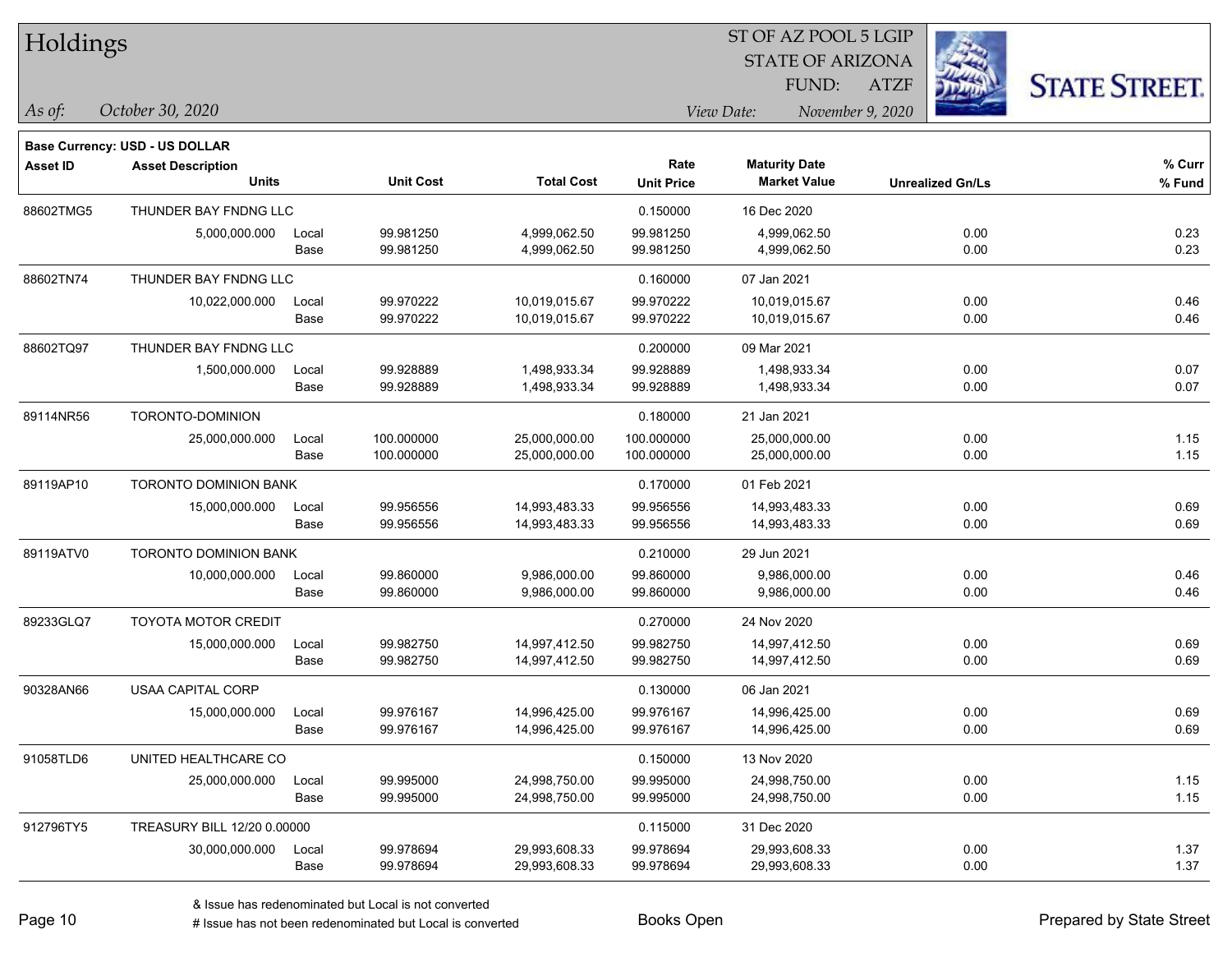| Holdings               |                                                 |       |                                                      |                   |                   | ST OF AZ POOL 5 LGIP    |                         |                      |
|------------------------|-------------------------------------------------|-------|------------------------------------------------------|-------------------|-------------------|-------------------------|-------------------------|----------------------|
|                        |                                                 |       |                                                      |                   |                   | <b>STATE OF ARIZONA</b> |                         |                      |
|                        |                                                 |       |                                                      |                   |                   | FUND:                   | <b>ATZF</b>             | <b>STATE STREET.</b> |
| As of:                 | October 30, 2020                                |       |                                                      |                   |                   | View Date:              | November 9, 2020        |                      |
|                        | <b>Base Currency: USD - US DOLLAR</b>           |       |                                                      |                   |                   |                         |                         |                      |
| <b>Asset ID</b>        | <b>Asset Description</b>                        |       |                                                      |                   | Rate              | <b>Maturity Date</b>    |                         | % Curr               |
|                        | <b>Units</b>                                    |       | <b>Unit Cost</b>                                     | <b>Total Cost</b> | <b>Unit Price</b> | <b>Market Value</b>     | <b>Unrealized Gn/Ls</b> | % Fund               |
| 912796XE4              | TREASURY BILL 02/21 0.00000                     |       |                                                      |                   | 0.171000          | 25 Feb 2021             |                         |                      |
|                        | 10,000,000.000                                  | Local | 99.944900                                            | 9,994,490.00      | 99.944900         | 9,994,490.00            | 0.00                    | 0.46                 |
|                        |                                                 | Base  | 99.944900                                            | 9,994,490.00      | 99.944900         | 9,994,490.00            | 0.00                    | 0.46                 |
| 921FRK000              | BMO TRIPARTY MTGE CLAS/ISIT/RTRP MATU//20121224 |       |                                                      |                   | 0.060000          | 02 Nov 2020             |                         |                      |
|                        | 24,150,369.000                                  | Local | 100.000000                                           | 24,150,369.00     | 100.000000        | 24,150,369.00           | 0.00                    | 1.11                 |
|                        |                                                 | Base  | 100.000000                                           | 24,150,369.00     | 100.000000        | 24,150,369.00           | 0.00                    | 1.11                 |
| 92646KLJ9              | <b>VICTORY RECEIVABLES</b>                      |       |                                                      |                   | 0.180000          | 18 Nov 2020             |                         |                      |
|                        | 4,753,000.000                                   | Local | 99.991500                                            | 4,752,596.00      | 99.991500         | 4,752,596.00            | 0.00                    | 0.22                 |
|                        |                                                 | Base  | 99.991500                                            | 4,752,596.00      | 99.991500         | 4,752,596.00            | 0.00                    | 0.22                 |
| 92646KM25              | VICTORY RECEIVABLES                             |       |                                                      |                   | 0.160000          | 02 Dec 2020             |                         |                      |
|                        | 10,000,000.000                                  | Local | 99.986222                                            | 9,998,622.22      | 99.986222         | 9,998,622.22            | 0.00                    | 0.46                 |
|                        |                                                 | Base  | 99.986222                                            | 9,998,622.22      | 99.986222         | 9,998,622.22            | 0.00                    | 0.46                 |
| 92646KM25              | VICTORY RECEIVABLES                             |       |                                                      |                   | 0.180000          | 02 Dec 2020             |                         |                      |
|                        | 1,777,000.000                                   | Local | 99.984500                                            | 1,776,724.57      | 99.984500         | 1,776,724.57            | 0.00                    | 0.08                 |
|                        |                                                 | Base  | 99.984500                                            | 1,776,724.57      | 99.984500         | 1,776,724.57            | 0.00                    | 0.08                 |
| 92646KNS7              | <b>VICTORY RECEIVABLES</b>                      |       |                                                      |                   | 0.190000          | 26 Jan 2021             |                         |                      |
|                        | 23,000,000.000                                  | Local | 99.954611                                            | 22,989,560.56     | 99.954611         | 22,989,560.56           | 0.00                    | 1.05                 |
|                        |                                                 | Base  | 99.954611                                            | 22,989,560.56     | 99.954611         | 22,989,560.56           | 0.00                    | 1.05                 |
| 92646KPB2              | VICTORY RECEIVABLES                             |       |                                                      |                   | 0.190000          | 11 Feb 2021             |                         |                      |
|                        | 8,000,000.000                                   | Local | 99.946167                                            | 7,995,693.34      | 99.946167         | 7,995,693.34            | 0.00                    | 0.37                 |
|                        |                                                 | Base  | 99.946167                                            | 7,995,693.34      | 99.946167         | 7,995,693.34            | 0.00                    | 0.37                 |
| 927YHY004              | RBC CAPITAL MARKETS REPO 04/16 VAR              |       |                                                      |                   | 0.050000          | 02 Nov 2020             |                         |                      |
|                        | 300,000,000.000                                 | Local | 100.000000                                           | 300,000,000.00    | 100.000000        | 300,000,000.00          | 0.00                    | 13.75                |
|                        |                                                 | Base  | 100.000000                                           | 300,000,000.00    | 100.000000        | 300,000,000.00          | 0.00                    | 13.75                |
| 979QRC005              | <b>BANK OF AMERICA REPO</b>                     |       |                                                      |                   | 0.060000          | 02 Nov 2020             |                         |                      |
|                        | 100,000,000.000                                 | Local | 100.000000                                           | 100,000,000.00    | 100.000000        | 100,000,000.00          | 0.00                    | 4.58                 |
|                        |                                                 | Base  | 100.000000                                           | 100,000,000.00    | 100.000000        | 100,000,000.00          | 0.00                    | 4.58                 |
| <b>US DOLLAR Total</b> |                                                 |       |                                                      |                   |                   |                         |                         |                      |
|                        | 1,743,236,369.000                               | Local |                                                      | 1,742,795,580.62  |                   | 1,742,795,580.62        | 0.00                    | 79.85                |
|                        |                                                 | Base  |                                                      | 1,742,795,580.62  |                   | 1,742,795,580.62        | 0.00                    | 79.85                |
|                        |                                                 |       | & Issue has redenominated but Local is not converted |                   |                   |                         |                         |                      |

& Issue has redenominated but Local is not converted

Page 11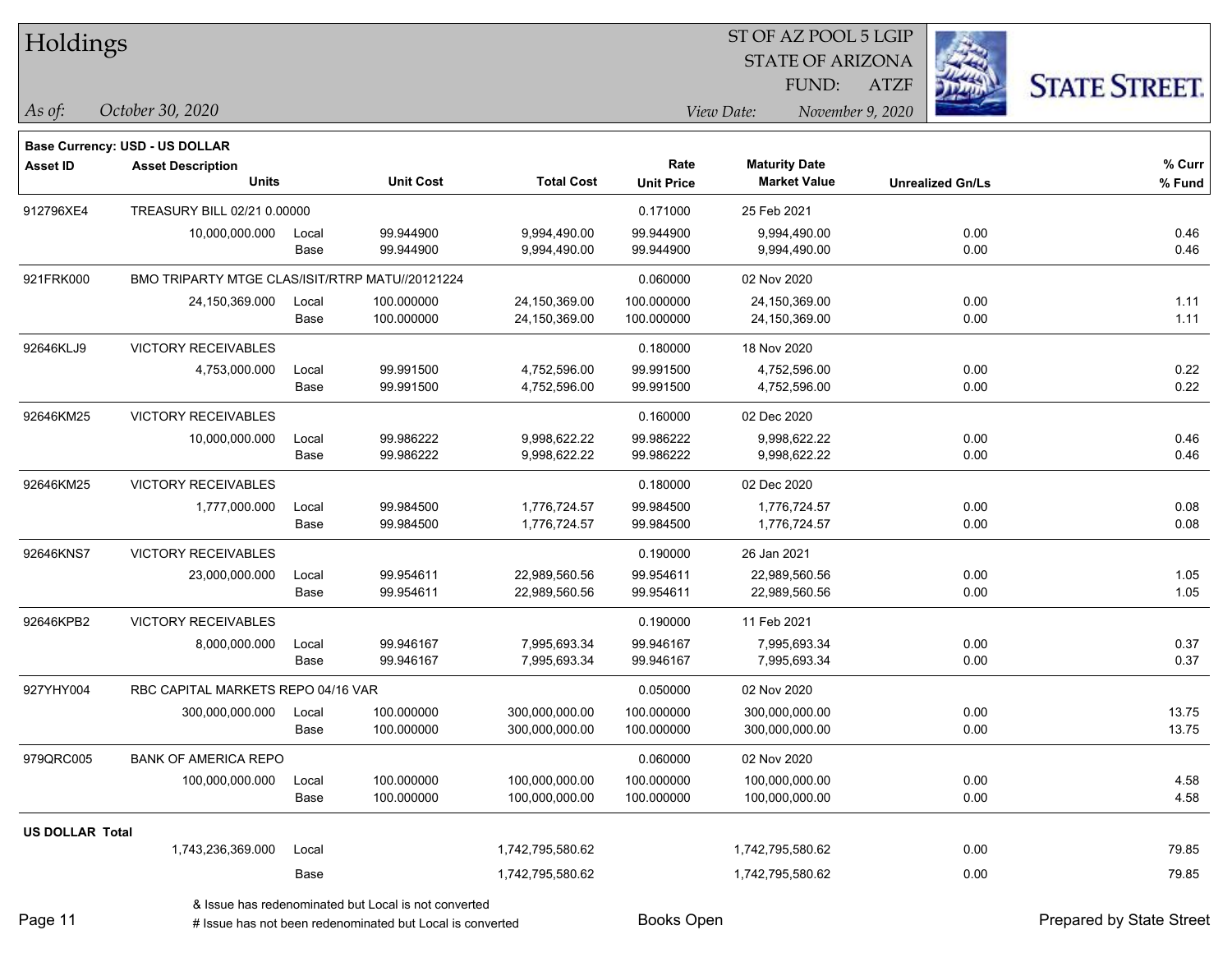| Holdings                     |                                                    |               |                                                     |                                | ST OF AZ POOL 5 LGIP     |                                |                         |                      |  |  |
|------------------------------|----------------------------------------------------|---------------|-----------------------------------------------------|--------------------------------|--------------------------|--------------------------------|-------------------------|----------------------|--|--|
|                              |                                                    |               |                                                     |                                |                          | <b>STATE OF ARIZONA</b>        |                         |                      |  |  |
|                              |                                                    |               |                                                     |                                |                          | FUND:                          | <b>ATZF</b>             | <b>STATE STREET.</b> |  |  |
| As of:                       | October 30, 2020                                   |               |                                                     |                                |                          | View Date:                     | November 9, 2020        |                      |  |  |
|                              | <b>Base Currency: USD - US DOLLAR</b>              |               |                                                     |                                |                          |                                |                         |                      |  |  |
| <b>Asset ID</b>              | <b>Asset Description</b>                           |               |                                                     |                                | Rate                     | <b>Maturity Date</b>           |                         | % Curr               |  |  |
|                              | <b>Units</b>                                       |               | <b>Unit Cost</b>                                    | <b>Total Cost</b>              | <b>Unit Price</b>        | <b>Market Value</b>            | <b>Unrealized Gn/Ls</b> | % Fund               |  |  |
| <b>CASH EQUIVALENT Total</b> |                                                    |               |                                                     |                                |                          |                                |                         |                      |  |  |
|                              | 1,743,236,369.000                                  | Base          |                                                     | 1,742,795,580.62               |                          | 1,742,795,580.62               | 0.00                    | 79.85                |  |  |
| <b>FIXED INCOME</b>          |                                                    |               |                                                     |                                |                          |                                |                         |                      |  |  |
| <b>US DOLLAR</b>             |                                                    |               |                                                     |                                |                          |                                | Exchange Rate:          | 1.000000             |  |  |
| 14316HAA0                    | CARMAX AUTO OWNER TRUST CARMX 2020 4 A1            |               |                                                     |                                | 0.241980                 | 15 Oct 2021                    |                         |                      |  |  |
|                              | 12,000,000.000                                     | Local         | 100.000000                                          | 12,000,000.00                  | 100.000000               | 12,000,000.00                  | 0.00                    | 0.55                 |  |  |
| Original Face:               | 12,000,000.000                                     | Base          | 100.000000                                          | 12,000,000.00                  | 100.000000               | 12,000,000.00                  | 0.00                    | 0.55                 |  |  |
| 3130AJPV5                    | FEDERAL HOME LOAN BANK BONDS 12/20 VAR             |               |                                                     |                                | 0.210000                 | 11 Dec 2020                    |                         |                      |  |  |
|                              | 15,000,000.000                                     | Local<br>Base | 100.000000<br>100.000000                            | 15,000,000.00<br>15,000,000.00 | 100.011270<br>100.011270 | 15,001,690.50<br>15,001,690.50 | 1,690.50<br>1,690.50    | 0.69<br>0.69         |  |  |
| 313396M91                    | FREDDIE MAC DISCOUNT NT DISCOUNT NOT 11/20 0.00000 |               |                                                     |                                |                          | 02 Nov 2020                    |                         |                      |  |  |
|                              | 15,000,000.000                                     | Local         | 99.999583                                           | 14,999,937.50                  | 100.000000               | 15,000,000.00                  | 62.50                   | 0.69                 |  |  |
|                              |                                                    | Base          | 99.999583                                           | 14,999,937.50                  | 100.000000               | 15,000,000.00                  | 62.50                   | 0.69                 |  |  |
| 362569AH8                    | GM FINANCIAL AUTOMOBILE LEASIN GMALT 2020 3 A1     |               |                                                     |                                | 0.178140                 | 20 Oct 2021                    |                         |                      |  |  |
|                              | 6,263,775.460                                      | Local         | 100.000000                                          | 6,263,775.46                   | 99.997500                | 6,263,618.87                   | $-156.59$               | 0.29                 |  |  |
| Original Face:               | 8,000,000.000                                      | Base          | 100.000000                                          | 6,263,775.46                   | 99.997500                | 6,263,618.87                   | $-156.59$               | 0.29                 |  |  |
| 39154TBA5                    | GREAT AMERICA LEASING RECEIVAB GALC 2020 1 A1 144A |               |                                                     |                                | 1.691300                 | 15 Feb 2021                    |                         |                      |  |  |
|                              | 411,862.690                                        | Local         | 100.000000                                          | 411,862.69                     | 100.066040               | 412,134.68                     | 271.99                  | 0.02                 |  |  |
| Original Face:               | 4,250,000.000                                      | Base          | 100.000000                                          | 411,862.69                     | 100.066040               | 412,134.68                     | 271.99                  | 0.02                 |  |  |
| 43813KAA0                    | HONDA AUTO RECEIVABLES OWNER T HAROT 2020 3 A1     |               |                                                     |                                | 0.188770                 | 18 Oct 2021                    |                         |                      |  |  |
|                              | 8,878,967.400                                      | Local         | 100.000000                                          | 8.878.967.40                   | 99.998770                | 8,878,858.19                   | $-109.21$               | 0.41                 |  |  |
| Original Face:               | 10,500,000.000                                     | Base          | 100.000000                                          | 8,878,967.40                   | 99.998770                | 8,878,858.19                   | $-109.21$               | 0.41                 |  |  |
| 44891PAA2                    |                                                    |               | HYUNDAI AUTO LEASE SECURITIZAT HALST 2020 B A1 144A |                                | 0.200760                 | 15 Oct 2021                    |                         |                      |  |  |
|                              | 3,703,892.250                                      | Local         | 100.000000                                          | 3,703,892.25                   | 99.999190                | 3,703,862.25                   | $-30.00$                | 0.17                 |  |  |
| Original Face:               | 5,000,000.000                                      | Base          | 100.000000                                          | 3,703,892.25                   | 99.999190                | 3,703,862.25                   | $-30.00$                | 0.17                 |  |  |
| 44891RAA8                    | HYUNDAI AUTO RECEIVABLES TRUST HART 2020 C A1      |               |                                                     |                                | 0.185750                 | 15 Nov 2021                    |                         |                      |  |  |
|                              | 10,000,000.000                                     | Local         | 100.000000                                          | 10,000,000.00                  | 100.000350               | 10,000,035.00                  | 35.00                   | 0.46                 |  |  |
| Original Face:               | 10,000,000.000                                     | Base          | 100.000000                                          | 10,000,000.00                  | 100.000350               | 10,000,035.00                  | 35.00                   | 0.46                 |  |  |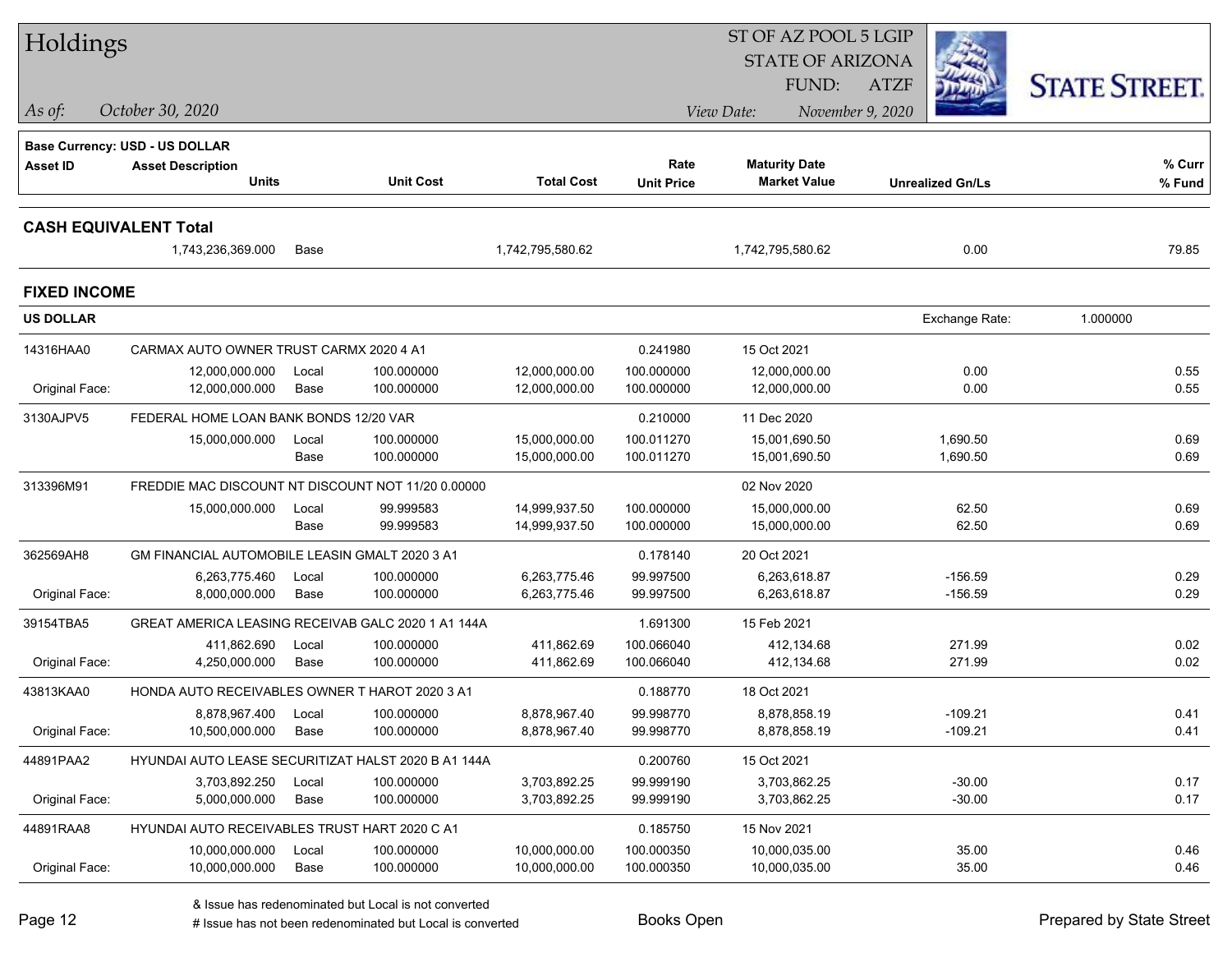| <b>Holdings</b> |                                               |       |                  | 51 OF AZ POOL 5 LGIP |                   |                         |                  |                         |                      |
|-----------------|-----------------------------------------------|-------|------------------|----------------------|-------------------|-------------------------|------------------|-------------------------|----------------------|
|                 |                                               |       |                  |                      |                   | <b>STATE OF ARIZONA</b> |                  | $\frac{1}{2}$           |                      |
|                 |                                               |       |                  |                      |                   | FUND:                   | <b>ATZF</b>      |                         | <b>STATE STREET.</b> |
| As of:          | October 30, 2020                              |       |                  |                      |                   | View Date:              | November 9, 2020 |                         |                      |
|                 | <b>Base Currency: USD - US DOLLAR</b>         |       |                  |                      |                   |                         |                  |                         |                      |
| <b>Asset ID</b> | <b>Asset Description</b>                      |       |                  |                      | Rate              | <b>Maturity Date</b>    |                  |                         | $%$ Curr             |
|                 | <b>Units</b>                                  |       | <b>Unit Cost</b> | <b>Total Cost</b>    | <b>Unit Price</b> | <b>Market Value</b>     |                  | <b>Unrealized Gn/Ls</b> | % Fund               |
| 45818KR20       | IADB DISCOUNT NOTE DISCOUNT NOT 11/20 0.00000 |       |                  |                      |                   | 27 Nov 2020             |                  |                         |                      |
|                 | 20,000,000.000                                | Local | 99.991333        | 19,998,266.67        | 99.994444         | 19,998,888.80           |                  | 622.13                  | 0.92                 |
|                 |                                               | Base  | 99.991333        | 19,998,266.67        | 99.994444         | 19,998,888.80           |                  | 622.13                  | 0.92                 |
| 45818LAL4       | IADB DISCOUNT NOTE DISCOUNT NOT 01/21 0.00000 |       |                  |                      |                   | 11 Jan 2021             |                  |                         |                      |
|                 | 20,000,000.000                                | Local | 99.980278        | 19,996,055.56        | 99.980556         | 19,996,111.20           |                  | 55.64                   | 0.92                 |
|                 |                                               | Base  | 99.980278        | 19,996,055.56        | 99.980556         | 19,996,111.20           |                  | 55.64                   | 0.92                 |
| 459052D37       | IBRD DISCOUNT NOTE DISCOUNT NOT 08/20 0.00000 |       |                  |                      |                   | 24 Aug 2020             |                  |                         |                      |
|                 | 0.000                                         | Local | 0.000000         | $-0.02$              | 0.000000          | 0.00                    |                  | 0.02                    | 0.00                 |
|                 |                                               | Base  | 0.000000         | $-0.02$              | 0.000000          | 0.00                    |                  | 0.02                    | 0.00                 |
| 459052F92       | IBRD DISCOUNT NOTE DISCOUNT NOT 09/20 0.00000 |       |                  |                      |                   | 15 Sep 2020             |                  |                         |                      |
|                 | 0.000                                         | Local | 0.000000         | $-0.05$              | 0.000000          | 0.00                    |                  | 0.05                    | 0.00                 |
|                 |                                               | Base  | 0.000000         | $-0.05$              | 0.000000          | 0.00                    |                  | 0.05                    | 0.00                 |
| 89236XAA4       | TOYOTA AUTO RECEIVABLES OWNER TAOT 2020 D A1  |       |                  |                      | 0.163750          | 15 Oct 2021             |                  |                         |                      |
|                 | 15,000,000.000                                | Local | 100.000000       | 15,000,000.00        | 99.996620         | 14,999,493.00           |                  | $-507.00$               | 0.69                 |
| Original Face:  | 15,000,000.000                                | Base  | 100.000000       | 15,000,000.00        | 99.996620         | 14,999,493.00           |                  | $-507.00$               | 0.69                 |
| 9127962J7       | TREASURY BILL 10/20 0.00000                   |       |                  |                      |                   | 01 Oct 2020             |                  |                         |                      |
|                 | 0.000                                         | Local | 0.000000         | $-0.07$              | 0.000000          | 0.00                    |                  | 0.07                    | 0.00                 |
|                 |                                               | Base  | 0.000000         | $-0.07$              | 0.000000          | 0.00                    |                  | 0.07                    | 0.00                 |
| 9127962W8       | TREASURY BILL 06/20 0.00000                   |       |                  |                      |                   | 23 Jun 2020             |                  |                         |                      |
|                 | 0.000                                         | Local | 0.000000         | $-0.07$              | 0.000000          | 0.00                    |                  | 0.07                    | 0.00                 |
|                 |                                               | Base  | 0.000000         | $-0.07$              | 0.000000          | 0.00                    |                  | 0.07                    | 0.00                 |
| 9127962X6       | TREASURY BILL 06/20 0.00000                   |       |                  |                      | 0.010000          | 30 Jun 2020             |                  |                         |                      |
|                 | 0.000                                         | Local | 0.000000         | 232.81               | 0.000000          | 0.00                    |                  | $-232.81$               | 0.00                 |
|                 |                                               | Base  | 0.000000         | 232.81               | 0.000000          | 0.00                    |                  | $-232.81$               | 0.00                 |
| 9127963B3       | TREASURY BILL 11/20 0.00000                   |       |                  |                      |                   | 27 Nov 2020             |                  |                         |                      |
|                 | 20,000,000.000 Local                          |       | 99.990756        | 19,998,151.11        | 99.994271         | 19,998,854.20           |                  | 703.09                  | 0.92                 |
|                 |                                               | Base  | 99.990756        | 19,998,151.11        | 99.994271         | 19,998,854.20           |                  | 703.09                  | 0.92                 |
| 9127963F4       | TREASURY BILL 07/20 0.00000                   |       |                  |                      |                   | 21 Jul 2020             |                  |                         |                      |
|                 | 0.000                                         | Local | 0.000000         | $-0.04$              | 0.000000          | 0.00                    |                  | 0.04                    | 0.00                 |
|                 |                                               | Base  | 0.000000         | $-0.04$              | 0.000000          | 0.00                    |                  | 0.04                    | 0.00                 |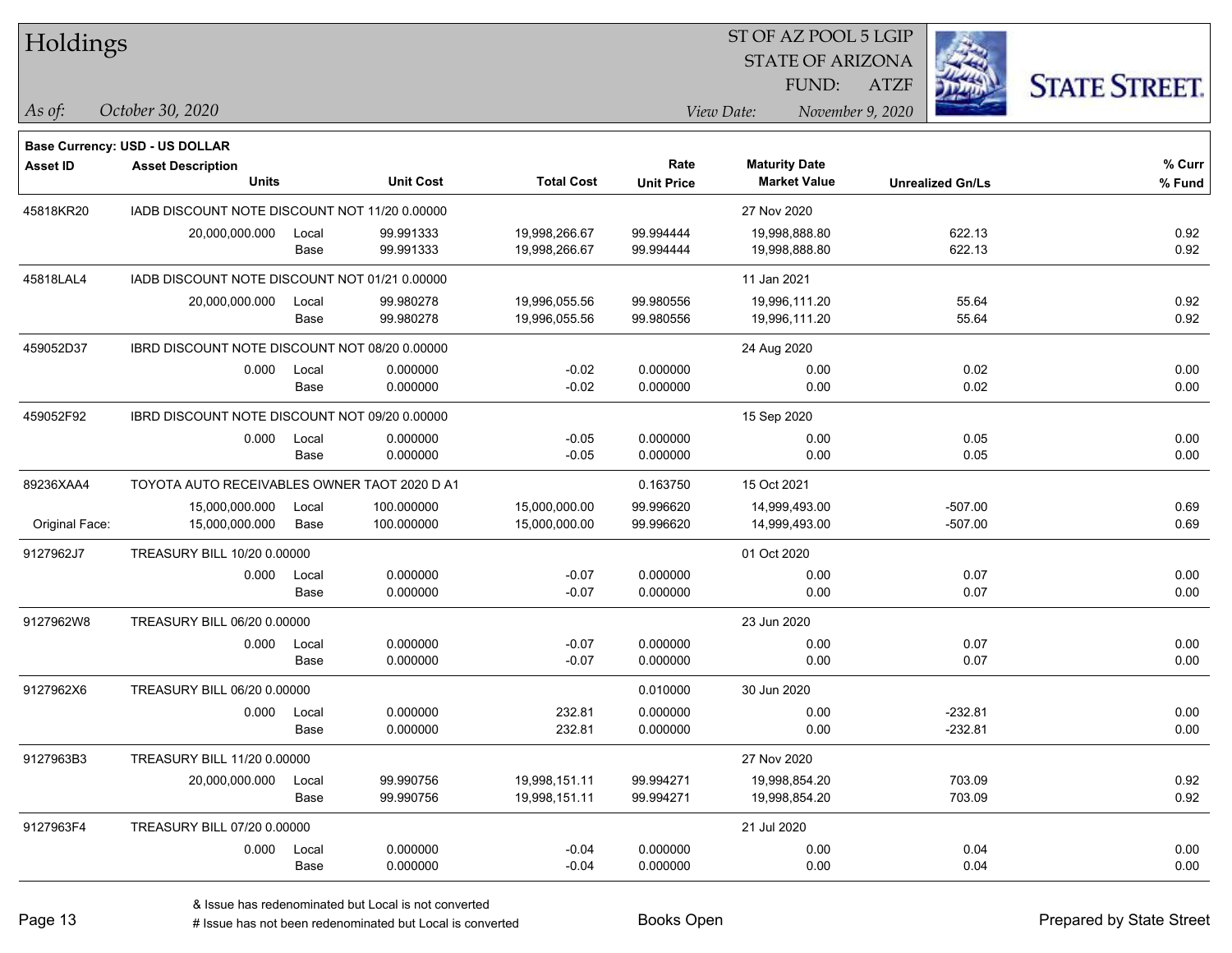## STATE OF ARIZONA ST OF AZ POOL 5 LGIP

ATZF



*October 30, 2020 As of: View Date: November 9, 2020*

**Base Currency: USD - US DOLLAR**

FUND:

| <b>Asset ID</b> | <b>Asset Description</b>    |       |                  |                   | Rate              | <b>Maturity Date</b> |                         | % Curr |
|-----------------|-----------------------------|-------|------------------|-------------------|-------------------|----------------------|-------------------------|--------|
|                 | <b>Units</b>                |       | <b>Unit Cost</b> | <b>Total Cost</b> | <b>Unit Price</b> | <b>Market Value</b>  | <b>Unrealized Gn/Ls</b> | % Fund |
| 9127963J6       | TREASURY BILL 12/20 0.00000 |       |                  |                   |                   | 10 Dec 2020          |                         |        |
|                 | 30,000,000.000              | Local | 99.985917        | 29,995,775.01     | 99.990500         | 29,997,150.00        | 1,374.99                | 1.37   |
|                 |                             | Base  | 99.985917        | 29,995,775.01     | 99.990500         | 29,997,150.00        | 1,374.99                | 1.37   |
| 9127963K3       | TREASURY BILL 12/20 0.00000 |       |                  |                   | 0.010000          | 17 Dec 2020          |                         |        |
|                 | 20,000,000.000              | Local | 99.981089        | 19,996,217.77     | 99.989062         | 19,997,812.40        | 1,594.63                | 0.92   |
|                 |                             | Base  | 99.981089        | 19,996,217.77     | 99.989062         | 19,997,812.40        | 1,594.63                | 0.92   |
| 9127963L1       | TREASURY BILL 12/20 0.00000 |       |                  |                   |                   | 24 Dec 2020          |                         |        |
|                 | 10,000,000.000              | Local | 99.985646        | 9,998,564.57      | 99.987361         | 9,998,736.10         | 171.53                  | 0.46   |
|                 |                             | Base  | 99.985646        | 9,998,564.57      | 99.987361         | 9,998,736.10         | 171.53                  | 0.46   |
| 9127963P2       | TREASURY BILL 08/20 0.00000 |       |                  |                   |                   | 18 Aug 2020          |                         |        |
|                 | 0.000                       | Local | 0.000000         | $-0.07$           | 0.000000          | 0.00                 | 0.07                    | 0.00   |
|                 |                             | Base  | 0.000000         | $-0.07$           | 0.000000          | 0.00                 | 0.07                    | 0.00   |
| 9127963Q0       | TREASURY BILL 08/20 0.00000 |       |                  |                   |                   | 25 Aug 2020          |                         |        |
|                 | 0.000                       | Local | 0.000000         | $-0.03$           | 0.000000          | 0.00                 | 0.03                    | 0.00   |
|                 |                             | Base  | 0.000000         | $-0.03$           | 0.000000          | 0.00                 | 0.03                    | 0.00   |
| 9127963T4       | TREASURY BILL 01/21 0.00000 |       |                  |                   | 0.010000          | 07 Jan 2021          |                         |        |
|                 | 10,000,000.000              | Local | 99.970018        | 9,997,001.75      | 99.984417         | 9,998,441.70         | 1,439.95                | 0.46   |
|                 |                             | Base  | 99.970018        | 9,997,001.75      | 99.984417         | 9,998,441.70         | 1,439.95                | 0.46   |
| 9127963U1       | TREASURY BILL 01/21 0.00000 |       |                  |                   |                   | 14 Jan 2021          |                         |        |
|                 | 10,000,000.000              | Local | 99.979054        | 9,997,905.39      | 99.982967         | 9,998,296.70         | 391.31                  | 0.46   |
|                 |                             | Base  | 99.979054        | 9,997,905.39      | 99.982967         | 9,998,296.70         | 391.31                  | 0.46   |
| 9127963V9       | TREASURY BILL 01/21 0.00000 |       |                  |                   |                   | 21 Jan 2021          |                         |        |
|                 | 10,000,000.000              | Local | 99.977140        | 9,997,714.02      | 99.980778         | 9,998,077.80         | 363.78                  | 0.46   |
|                 |                             | Base  | 99.977140        | 9,997,714.02      | 99.980778         | 9,998,077.80         | 363.78                  | 0.46   |
| 9127964A4       | TREASURY BILL 09/20 0.00000 |       |                  |                   | 0.010000          | 29 Sep 2020          |                         |        |
|                 | 0.000                       | Local | 0.000000         | $-0.04$           | 0.000000          | 0.00                 | 0.04                    | 0.00   |
|                 |                             | Base  | 0.000000         | $-0.04$           | 0.000000          | 0.00                 | 0.04                    | 0.00   |
| 9127964F3       | TREASURY BILL 03/21 0.00000 |       |                  |                   | 0.010000          | 04 Mar 2021          |                         |        |
|                 | 10,000,000.000              | Local | 99.962417        | 9,996,241.67      | 99.965264         | 9,996,526.40         | 284.73                  | 0.46   |
|                 |                             | Base  | 99.962417        | 9,996,241.67      | 99.965264         | 9,996,526.40         | 284.73                  | 0.46   |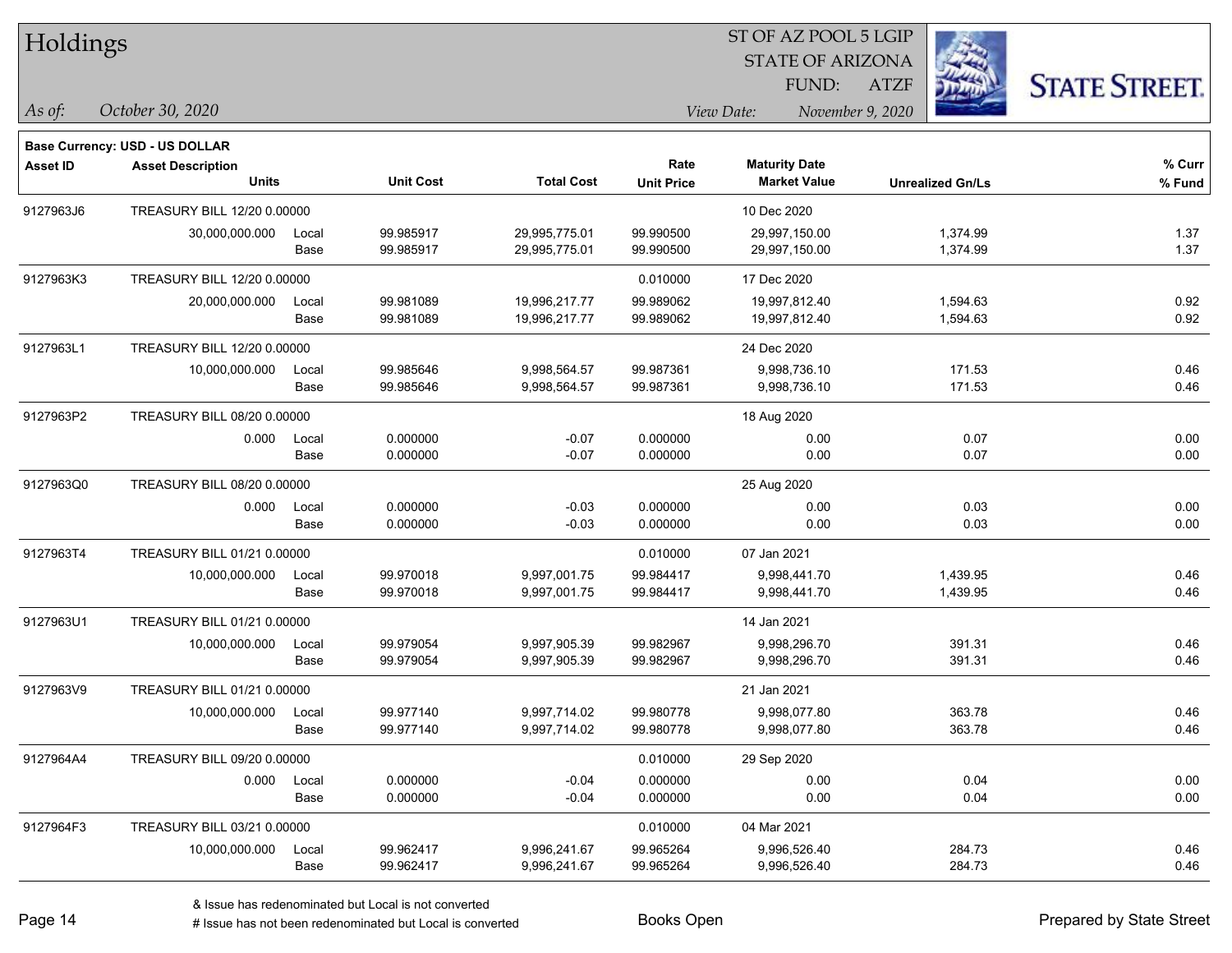| Holdings |  |
|----------|--|
|----------|--|

#### STATE OF ARIZONA ATZF ST OF AZ POOL 5 LGIP FUND:



*As of: View Date: November 9, 2020*

| October 30, 2020<br>رs of: |
|----------------------------|
|----------------------------|

|           | Base Currency: USD - US DOLLAR           |               |                        |                                |                           |                                             |                         |                  |
|-----------|------------------------------------------|---------------|------------------------|--------------------------------|---------------------------|---------------------------------------------|-------------------------|------------------|
| Asset ID  | <b>Asset Description</b><br><b>Units</b> |               | <b>Unit Cost</b>       | <b>Total Cost</b>              | Rate<br><b>Unit Price</b> | <b>Maturity Date</b><br><b>Market Value</b> | <b>Unrealized Gn/Ls</b> | % Curr<br>% Fund |
| 9127964J5 | TREASURY BILL 10/20 0.00000              |               |                        |                                |                           | 20 Oct 2020                                 |                         |                  |
|           | 0.000                                    | Local<br>Base | 0.000000<br>0.000000   | $-0.04$<br>$-0.04$             | 0.000000<br>0.000000      | 0.00<br>0.00                                | 0.04<br>0.04            | 0.00<br>0.00     |
| 9127964M8 | TREASURY BILL 03/21 0.00000              |               |                        |                                | 0.010000                  | 11 Mar 2021                                 |                         |                  |
|           | 10,000,000.000                           | Local<br>Base | 99.958111<br>99.958111 | 9,995,811.14<br>9,995,811.14   | 99.966585<br>99.966585    | 9,996,658.50<br>9,996,658.50                | 847.36<br>847.36        | 0.46<br>0.46     |
| 9127964N6 | TREASURY BILL 03/21 0.00000              |               |                        |                                | 0.010000                  | 18 Mar 2021                                 |                         |                  |
|           | 10,000,000.000                           | Local<br>Base | 99.953192<br>99.953192 | 9,995,319.19<br>9,995,319.19   | 99.964111<br>99.964111    | 9,996,411.10<br>9,996,411.10                | 1,091.91<br>1,091.91    | 0.46<br>0.46     |
| 9127964Q9 | TREASURY BILL 11/20 0.00000              |               |                        |                                |                           | 03 Nov 2020                                 |                         |                  |
|           | 10,000,000.000                           | Local<br>Base | 99.999050<br>99.999050 | 9,999,905.00<br>9,999,905.00   | 99.999831<br>99.999831    | 9,999,983.10<br>9,999,983.10                | 78.10<br>78.10          | 0.46<br>0.46     |
| 9127964R7 | TREASURY BILL 11/20 0.00000              |               |                        |                                |                           | 10 Nov 2020                                 |                         |                  |
|           | 10,000,000.000                           | Local<br>Base | 99.995500<br>99.995500 | 9,999,550.00<br>9,999,550.00   | 99.998611<br>99.998611    | 9,999,861.10<br>9,999,861.10                | 311.10<br>311.10        | 0.46<br>0.46     |
| 9127964Y2 | TREASURY BILL 04/21 0.00000              |               |                        |                                | 0.010000                  | 15 Apr 2021                                 |                         |                  |
|           | 10,000,000.000                           | Local<br>Base | 99.947292<br>99.947292 | 9,994,729.16<br>9,994,729.16   | 99.955583<br>99.955583    | 9,995,558.30<br>9,995,558.30                | 829.14<br>829.14        | 0.46<br>0.46     |
| 9127965C9 | TREASURY BILL 12/20 0.00000              |               |                        |                                | 0.010000                  | 15 Dec 2020                                 |                         |                  |
|           | 30,000,000.000                           | Local<br>Base | 99.986592<br>99.986592 | 29,995,977.66<br>29,995,977.66 | 99.989847<br>99.989847    | 29,996,954.10<br>29,996,954.10              | 976.44<br>976.44        | 1.37<br>1.37     |
| 9127965D7 | TREASURY BILL 12/20 0.00000              |               |                        |                                | 0.010000                  | 22 Dec 2020                                 |                         |                  |
|           | 30,000,000.000                           | Local<br>Base | 99.983378<br>99.983378 | 29,995,013.33<br>29,995,013.33 | 99.987847<br>99.987847    | 29,996,354.10<br>29,996,354.10              | 1,340.77<br>1,340.77    | 1.37<br>1.37     |
| 9127965F2 | TREASURY BILL 12/20 0.00000              |               |                        |                                |                           | 29 Dec 2020                                 |                         |                  |
|           | 10,000,000.000                           | Local<br>Base | 99.982278<br>99.982278 | 9,998,227.78<br>9,998,227.78   | 99.985750<br>99.985750    | 9,998,575.00<br>9,998,575.00                | 347.22<br>347.22        | 0.46<br>0.46     |
| 912796A82 | CASH MGMT BILL 01/21 0.00000             |               |                        |                                |                           | 26 Jan 2021                                 |                         |                  |
|           | 10,000,000.000                           | Local<br>Base | 99.973937<br>99.973937 | 9,997,393.72<br>9,997,393.72   | 99.966944<br>99.966944    | 9,996,694.40<br>9,996,694.40                | $-699.32$<br>$-699.32$  | 0.46<br>0.46     |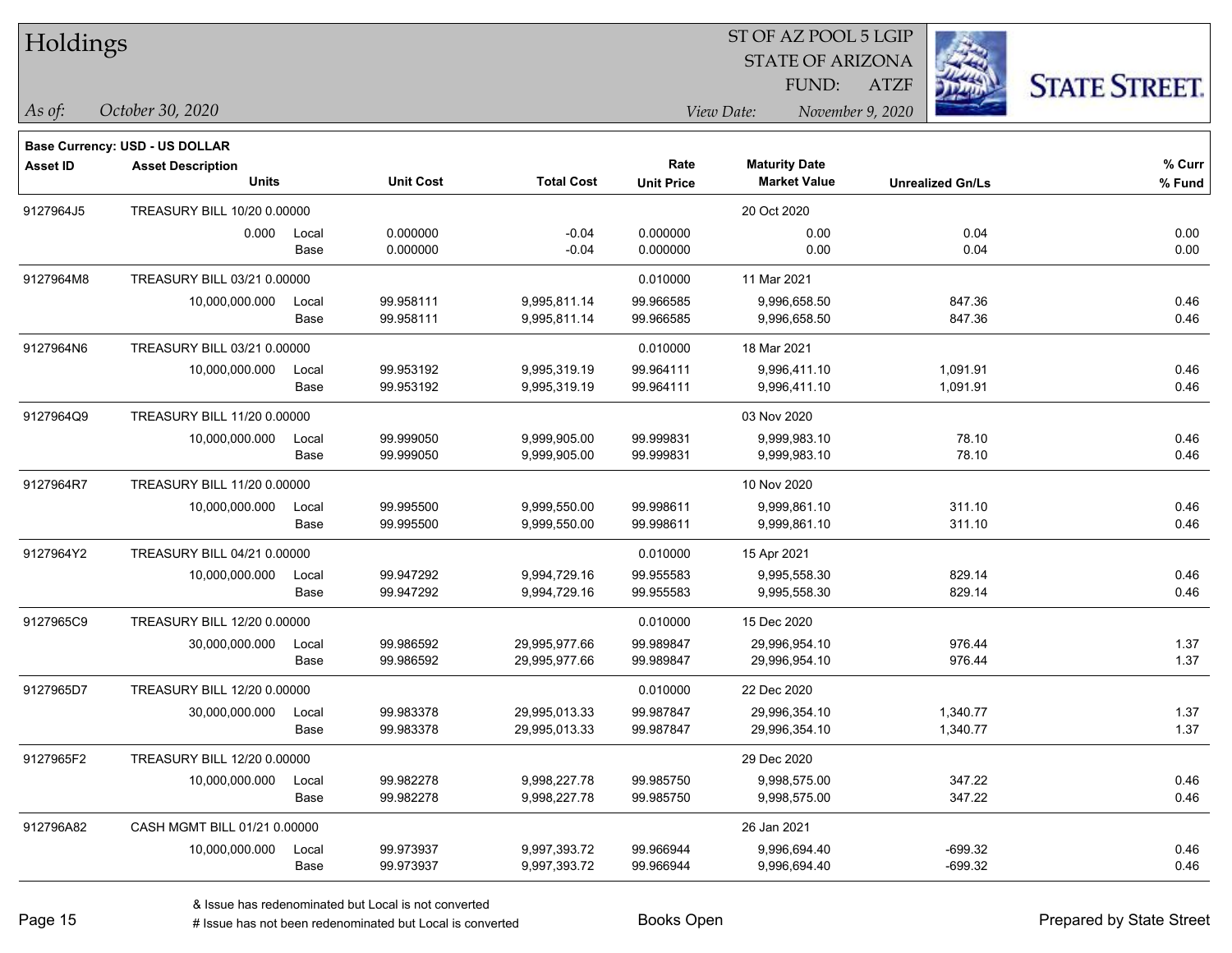| Holdings                  |                                          |               |                        |                              |                        | ST OF AZ POOL 5 LGIP                        |                         |                      |  |
|---------------------------|------------------------------------------|---------------|------------------------|------------------------------|------------------------|---------------------------------------------|-------------------------|----------------------|--|
|                           |                                          |               |                        |                              |                        | <b>STATE OF ARIZONA</b>                     |                         |                      |  |
|                           |                                          |               |                        |                              |                        | FUND:                                       | <b>ATZF</b>             | <b>STATE STREET.</b> |  |
| As of:                    | October 30, 2020                         |               |                        |                              |                        | View Date:                                  | November 9, 2020        |                      |  |
|                           | <b>Base Currency: USD - US DOLLAR</b>    |               |                        |                              |                        |                                             |                         |                      |  |
| <b>Asset ID</b>           | <b>Asset Description</b><br><b>Units</b> |               | <b>Unit Cost</b>       | <b>Total Cost</b>            | Rate                   | <b>Maturity Date</b><br><b>Market Value</b> |                         | % Curr               |  |
|                           |                                          |               |                        |                              | <b>Unit Price</b>      |                                             | <b>Unrealized Gn/Ls</b> | % Fund               |  |
| 912796C98                 | CASH MGMT BILL 03/21 0.00000             |               |                        |                              |                        | 23 Mar 2021                                 |                         |                      |  |
|                           | 10,000,000.000                           | Local<br>Base | 99.953653<br>99.953653 | 9,995,365.28<br>9,995,365.28 | 99.962792<br>99.962792 | 9,996,279.20<br>9,996,279.20                | 913.92<br>913.92        | 0.46<br>0.46         |  |
|                           |                                          |               |                        |                              |                        |                                             |                         |                      |  |
| 912796TU3                 | TREASURY BILL 12/20 0.00000              |               |                        |                              | 0.010000               | 03 Dec 2020                                 |                         |                      |  |
|                           | 20,000,000.000                           | Local         | 99.988000              | 19,997,600.00                | 99.992681              | 19,998,536.20                               | 936.20                  | 0.92                 |  |
|                           |                                          | Base          | 99.988000              | 19,997,600.00                | 99.992681              | 19,998,536.20                               | 936.20                  | 0.92                 |  |
| 912796TY5                 | TREASURY BILL 12/20 0.00000              |               |                        |                              |                        | 31 Dec 2020                                 |                         |                      |  |
|                           | 10,000,000.000                           | Local         | 99.982917              | 9,998,291.65                 | 99.984840              | 9,998,484.00                                | 192.35                  | 0.46                 |  |
|                           |                                          | Base          | 99.982917              | 9,998,291.65                 | 99.984840              | 9,998,484.00                                | 192.35                  | 0.46                 |  |
| 912796UC1                 | TREASURY BILL 01/21 0.00000              |               |                        |                              |                        | 28 Jan 2021                                 |                         |                      |  |
|                           | 10,000,000.000                           | Local         | 99.965778              | 9,996,577.77                 | 99.977042              | 9,997,704.20                                | 1,126.43                | 0.46                 |  |
|                           |                                          | Base          | 99.965778              | 9,996,577.77                 | 99.977042              | 9,997,704.20                                | 1,126.43                | 0.46                 |  |
| 912796WX3                 | TREASURY BILL 07/20 0.00000              |               |                        |                              |                        | 23 Jul 2020                                 |                         |                      |  |
|                           | 0.000                                    | Local         | 0.000000               | $-0.03$                      | 0.000000               | 0.00                                        | 0.03                    | 0.00                 |  |
|                           |                                          | Base          | 0.000000               | $-0.03$                      | 0.000000               | 0.00                                        | 0.03                    | 0.00                 |  |
| 912796XE4                 | TREASURY BILL 02/21 0.00000              |               |                        |                              |                        | 25 Feb 2021                                 |                         |                      |  |
|                           | 10,000,000.000                           | Local         | 99.961333              | 9,996,133.31                 | 99.967656              | 9,996,765.60                                | 632.29                  | 0.46                 |  |
|                           |                                          | Base          | 99.961333              | 9,996,133.31                 | 99.967656              | 9,996,765.60                                | 632.29                  | 0.46                 |  |
| <b>US DOLLAR Total</b>    |                                          |               |                        |                              |                        |                                             |                         |                      |  |
|                           | 436,258,497.800                          | Local         |                        | 436,186,456.16               |                        | 436,203,406.69                              | 16,950.53               | 19.99                |  |
| Original Face:            | 64,750,000.000                           | Base          |                        | 436, 186, 456. 16            |                        | 436,203,406.69                              | 16,950.53               | 19.99                |  |
| <b>FIXED INCOME Total</b> |                                          |               |                        |                              |                        |                                             |                         |                      |  |
|                           | 436,258,497.800                          | Base          |                        | 436,186,456.16               |                        | 436,203,406.69                              | 16,950.53               | 19.99                |  |
| Original Face:            | 64,750,000.000                           |               |                        |                              |                        |                                             |                         |                      |  |

Page 16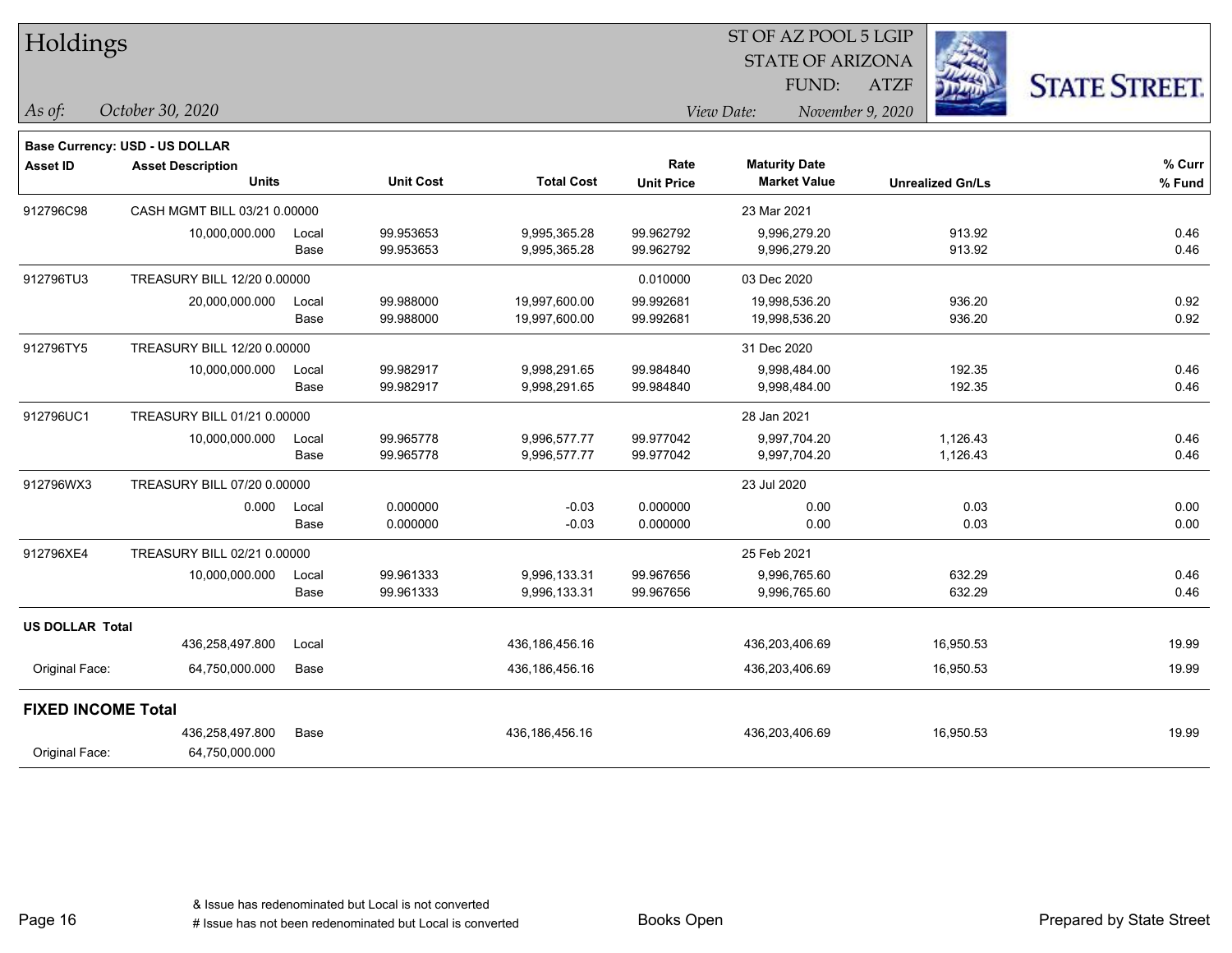| Holdings          |                                          |      |                  |                   |                           | FUND:                                       | ST OF AZ POOL 5 LGIP<br><b>STATE OF ARIZONA</b><br><b>ATZF</b> |                         | <b>STATE STREET.</b> |
|-------------------|------------------------------------------|------|------------------|-------------------|---------------------------|---------------------------------------------|----------------------------------------------------------------|-------------------------|----------------------|
| $ $ As of:        | October 30, 2020                         |      |                  |                   |                           | View Date:                                  | November 9, 2020                                               |                         |                      |
|                   | <b>Base Currency: USD - US DOLLAR</b>    |      |                  |                   |                           |                                             |                                                                |                         |                      |
| <b>Asset ID</b>   | <b>Asset Description</b><br><b>Units</b> |      | <b>Unit Cost</b> | <b>Total Cost</b> | Rate<br><b>Unit Price</b> | <b>Maturity Date</b><br><b>Market Value</b> |                                                                | <b>Unrealized Gn/Ls</b> | % Curr<br>% Fund     |
| <b>FUND Total</b> |                                          |      |                  |                   |                           |                                             |                                                                |                         |                      |
| Original Face:    | 2,176,025,821.140<br>64,750,000.000      | Base |                  | 2,175,512,991.12  |                           | 2,175,529,941.65                            |                                                                | 16,950.53               | 100.00               |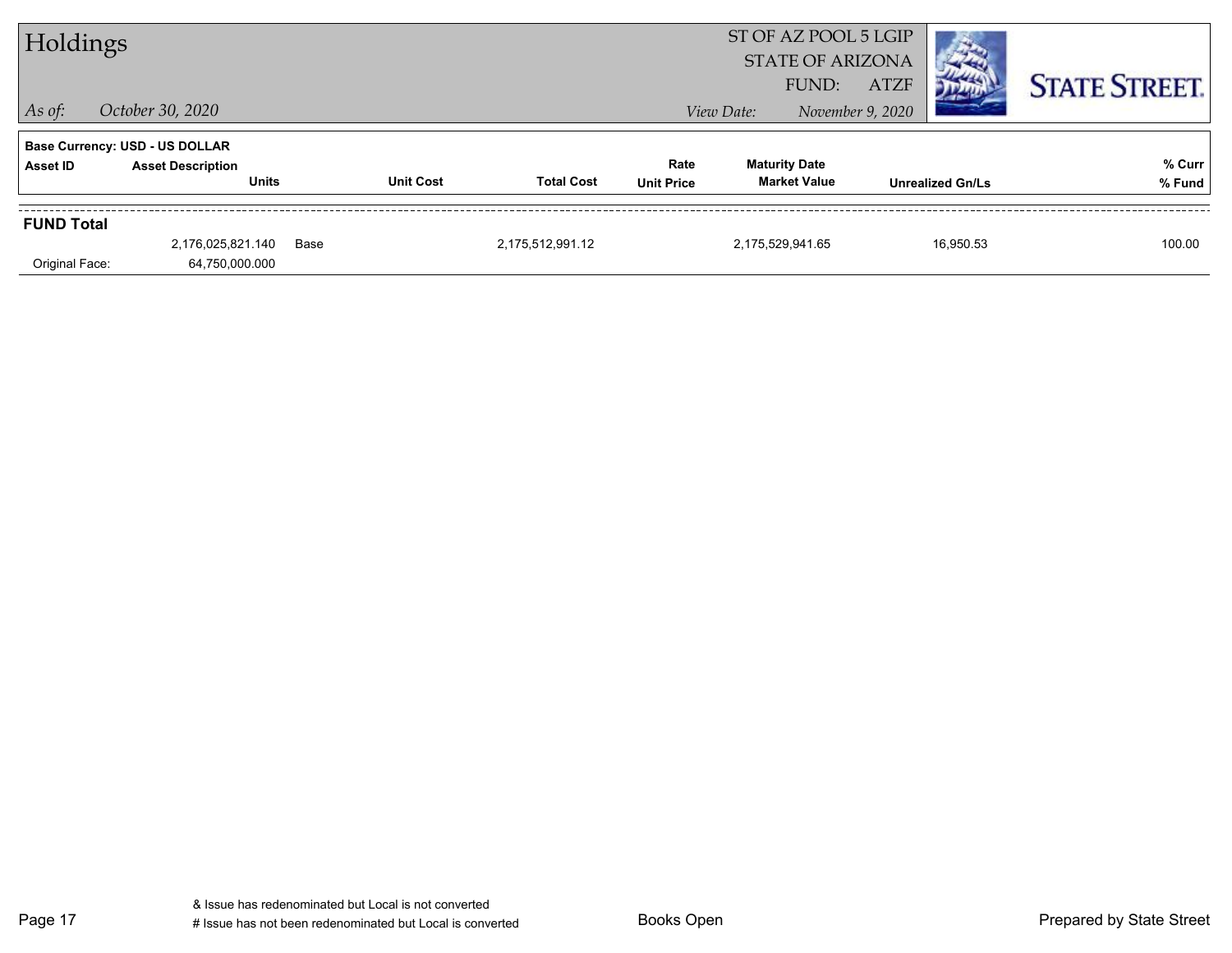# Holdings

## Currency Summary

*As of: October 30, 2020*

#### ST OF AZ POOL 5 LGIP STATE OF ARIZONAATZF FUND:



*View Date:November 9, 2020*

### **Base Currency:USD - US DOLLAR**

|                        |                   |       |                   |                     | % Currency |                         |                          |                           |
|------------------------|-------------------|-------|-------------------|---------------------|------------|-------------------------|--------------------------|---------------------------|
|                        | <b>Units</b>      |       | <b>Total Cost</b> | <b>Market Value</b> | % Fund     | <b>Unreal Sec Gn/Ls</b> | <b>Unreal Curr Gn/Ls</b> | <b>Total Unreal Gn/Ls</b> |
| <b>US DOLLAR</b>       |                   |       |                   |                     |            |                         | Exchange Rate:           | 1.000000                  |
| <b>CASH</b>            |                   |       |                   |                     |            |                         |                          |                           |
|                        | $-3,469,045.660$  | Local | -3,469,045.66     | $-3,469,045.66$     | 0.16       | 0.00                    |                          | 0.00                      |
|                        |                   | Base  | -3,469,045.66     | $-3,469,045.66$     | 0.16       | 0.00                    | 0.00                     | 0.00                      |
| <b>CASH EQUIVALENT</b> |                   |       |                   |                     |            |                         |                          |                           |
|                        | 1,743,236,369.000 | Local | 1,742,795,580.62  | 1,742,795,580.62    | 79.85      | 0.00                    |                          | 0.00                      |
|                        |                   | Base  | 1,742,795,580.62  | 1,742,795,580.62    | 79.85      | 0.00                    | 0.00                     | 0.00                      |
| <b>FIXED INCOME</b>    |                   |       |                   |                     |            |                         |                          |                           |
|                        | 436,258,497.800   | Local | 436,186,456.16    | 436,203,406.69      | 19.99      | 16,950.53               |                          | 16,950.53                 |
| Original Face:         | 64,750,000.000    | Base  | 436,186,456.16    | 436,203,406.69      | 19.99      | 16,950.53               | 0.00                     | 16,950.53                 |
| <b>US DOLLAR Total</b> |                   |       |                   |                     |            |                         |                          |                           |
|                        | 2,176,025,821.140 | Local | 2,175,512,991.12  | 2,175,529,941.65    | 100.00     | 16,950.53               |                          | 16,950.53                 |
| Original Face:         | 64,750,000.000    | Base  | 2,175,512,991.12  | 2,175,529,941.65    | 100.00     | 16,950.53               | 0.00                     | 16,950.53                 |
| <b>FUND Total</b>      |                   |       |                   |                     |            |                         |                          |                           |
|                        | 2,176,025,821.140 | Base  | 2,175,512,991.12  | 2,175,529,941.65    | 100.00     | 16,950.53               | 0.00                     | 16,950.53                 |
| Original Face:         | 64,750,000.000    |       |                   |                     |            |                         |                          |                           |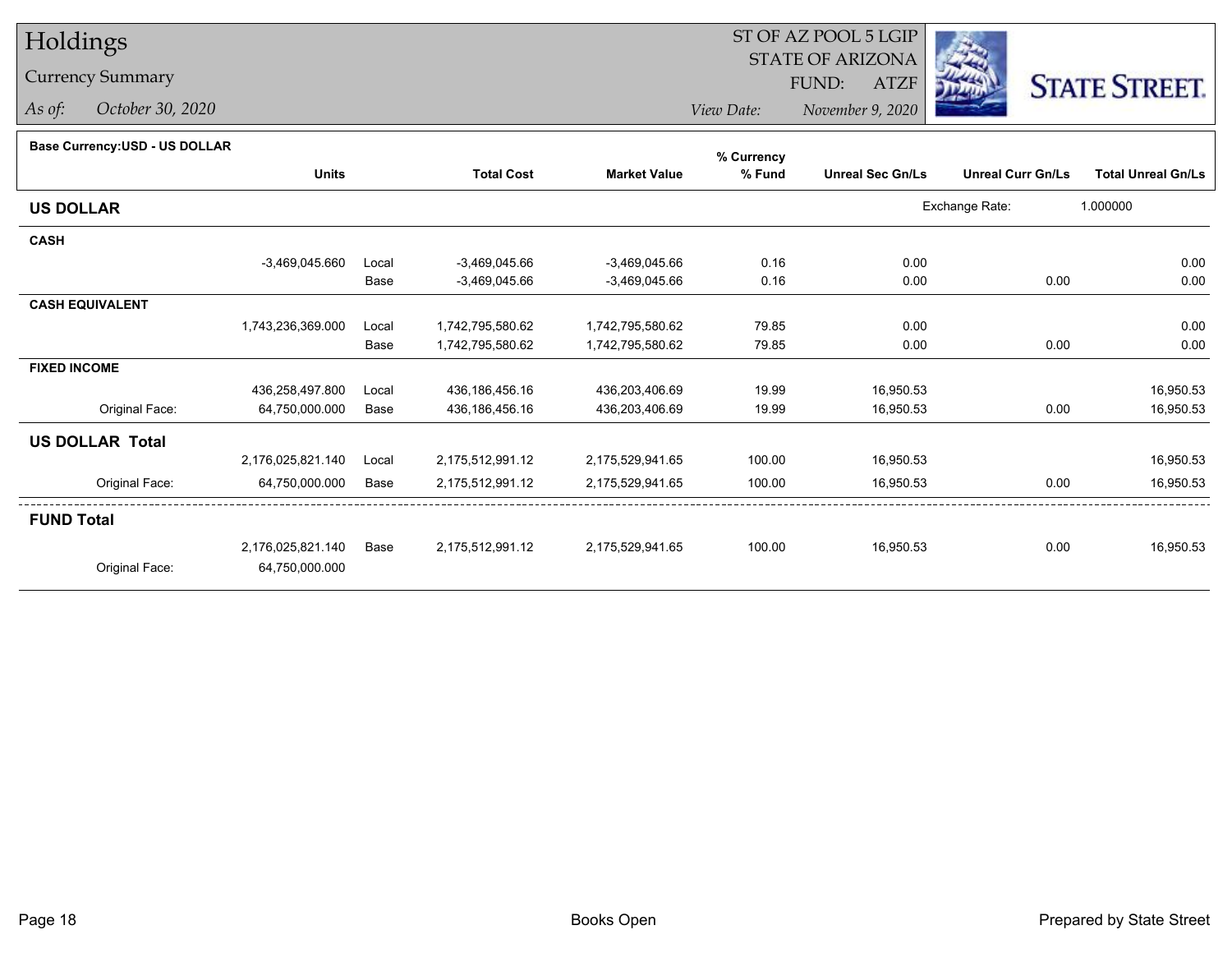| Holdings             |                                       |                   |                     |            | ST OF AZ POOL 5 LGIP<br><b>STATE OF ARIZONA</b> |                          |                           |
|----------------------|---------------------------------------|-------------------|---------------------|------------|-------------------------------------------------|--------------------------|---------------------------|
| <b>Asset Summary</b> |                                       |                   |                     |            | FUND:<br><b>ATZF</b>                            |                          | <b>STATE STREET.</b>      |
| As of:               | October 30, 2020                      |                   |                     | View Date: | November 9, 2020                                |                          |                           |
|                      | <b>Base Currency: USD - US DOLLAR</b> |                   |                     |            |                                                 |                          |                           |
|                      | <b>Units</b>                          | <b>Total Cost</b> | <b>Market Value</b> | % Fund     | <b>Unreal Sec Gn/Ls</b>                         | <b>Unreal Curr Gn/Ls</b> | <b>Total Unreal Gn/Ls</b> |
| <b>CASH</b>          |                                       |                   |                     |            |                                                 |                          |                           |
| <b>US DOLLAR</b>     | $-3,469,045.660$                      | $-3,469,045.66$   | $-3,469,045.66$     | 0.16       | 0.00                                            | 0.00                     | 0.00                      |
| <b>CASH Total</b>    | $-3,469,045.660$                      | $-3,469,045.66$   | $-3,469,045.66$     | 0.16       | 0.00                                            | 0.00                     | 0.00                      |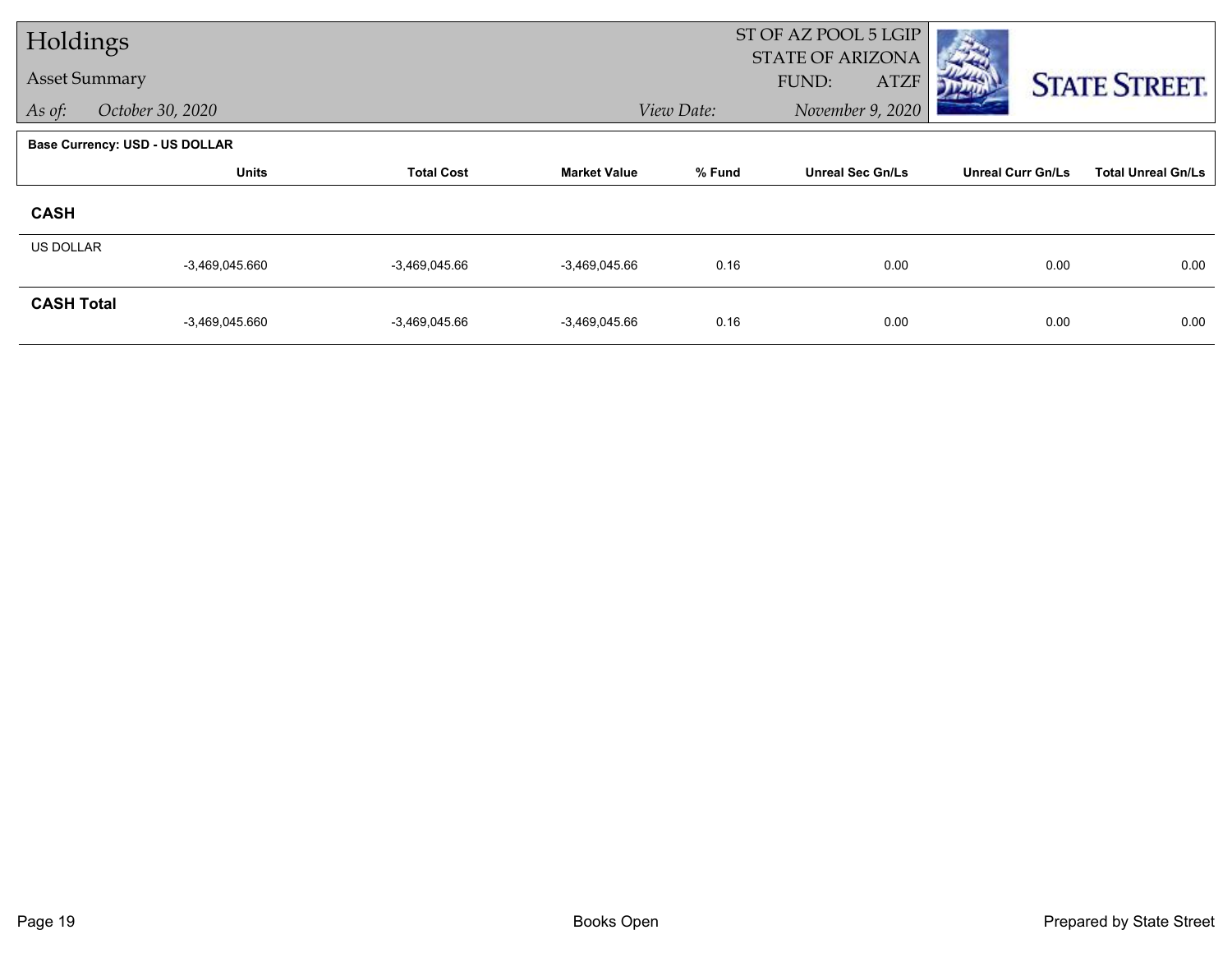| Holdings  |                                                   |                   |                     |            | ST OF AZ POOL 5 LGIP<br><b>STATE OF ARIZONA</b> |                          |                           |
|-----------|---------------------------------------------------|-------------------|---------------------|------------|-------------------------------------------------|--------------------------|---------------------------|
|           | <b>Asset Summary</b>                              |                   |                     |            | <b>ATZF</b><br><b>FUND:</b>                     |                          | <b>STATE STREET.</b>      |
| As of:    | October 30, 2020                                  |                   |                     | View Date: | November 9, 2020                                |                          |                           |
|           | <b>Base Currency: USD - US DOLLAR</b>             |                   |                     |            |                                                 |                          |                           |
|           | <b>Units</b>                                      | <b>Total Cost</b> | <b>Market Value</b> | % Fund     | <b>Unreal Sec Gn/Ls</b>                         | <b>Unreal Curr Gn/Ls</b> | <b>Total Unreal Gn/Ls</b> |
|           | <b>CASH EQUIVALENT</b>                            |                   |                     |            |                                                 |                          |                           |
| US DOLLAR |                                                   |                   |                     |            |                                                 |                          |                           |
|           | 1,743,236,369.000                                 | 1,742,795,580.62  | 1,742,795,580.62    | 79.85      | 0.00                                            | 0.00                     | 0.00                      |
|           | <b>CASH EQUIVALENT Total</b><br>1,743,236,369.000 | 1,742,795,580.62  | 1,742,795,580.62    | 79.85      | 0.00                                            | 0.00                     | 0.00                      |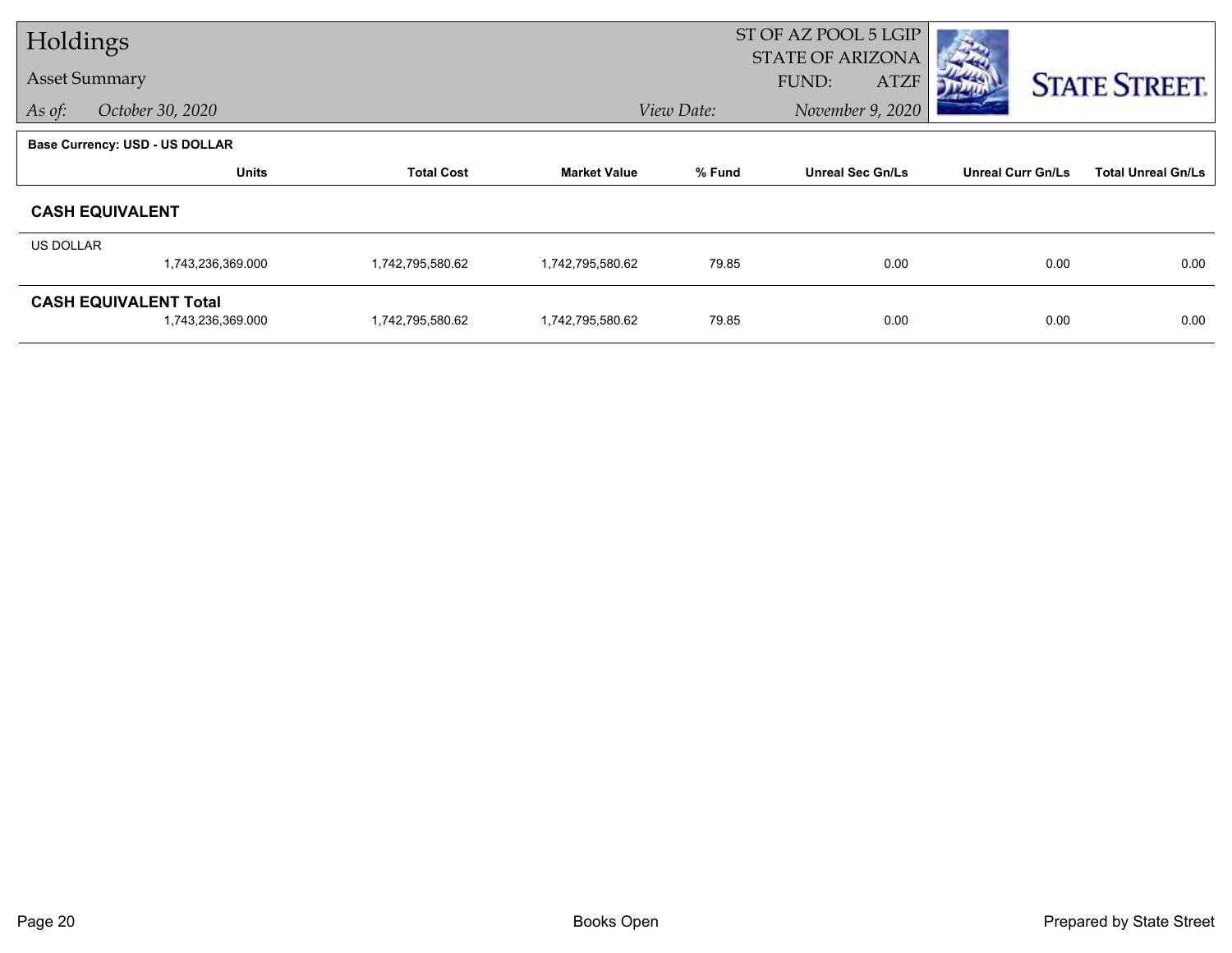| Holdings         |                                              |                   |                     |            | ST OF AZ POOL 5 LGIP                            |                          |                           |
|------------------|----------------------------------------------|-------------------|---------------------|------------|-------------------------------------------------|--------------------------|---------------------------|
|                  | <b>Asset Summary</b>                         |                   |                     |            | <b>STATE OF ARIZONA</b><br>FUND:<br><b>ATZF</b> |                          | <b>STATE STREET.</b>      |
| As of:           | October 30, 2020                             |                   |                     | View Date: | November 9, 2020                                |                          |                           |
|                  | <b>Base Currency: USD - US DOLLAR</b>        |                   |                     |            |                                                 |                          |                           |
|                  | <b>Units</b>                                 | <b>Total Cost</b> | <b>Market Value</b> | % Fund     | <b>Unreal Sec Gn/Ls</b>                         | <b>Unreal Curr Gn/Ls</b> | <b>Total Unreal Gn/Ls</b> |
|                  | <b>FIXED INCOME</b>                          |                   |                     |            |                                                 |                          |                           |
| <b>US DOLLAR</b> |                                              |                   |                     |            |                                                 |                          |                           |
|                  | 436,258,497.800                              | 436,186,456.16    | 436,203,406.69      | 19.99      | 16,950.53                                       | 0.00                     | 16,950.53                 |
|                  | <b>FIXED INCOME Total</b><br>436,258,497.800 | 436,186,456.16    | 436,203,406.69      | 19.99      | 16,950.53                                       | 0.00                     | 16,950.53                 |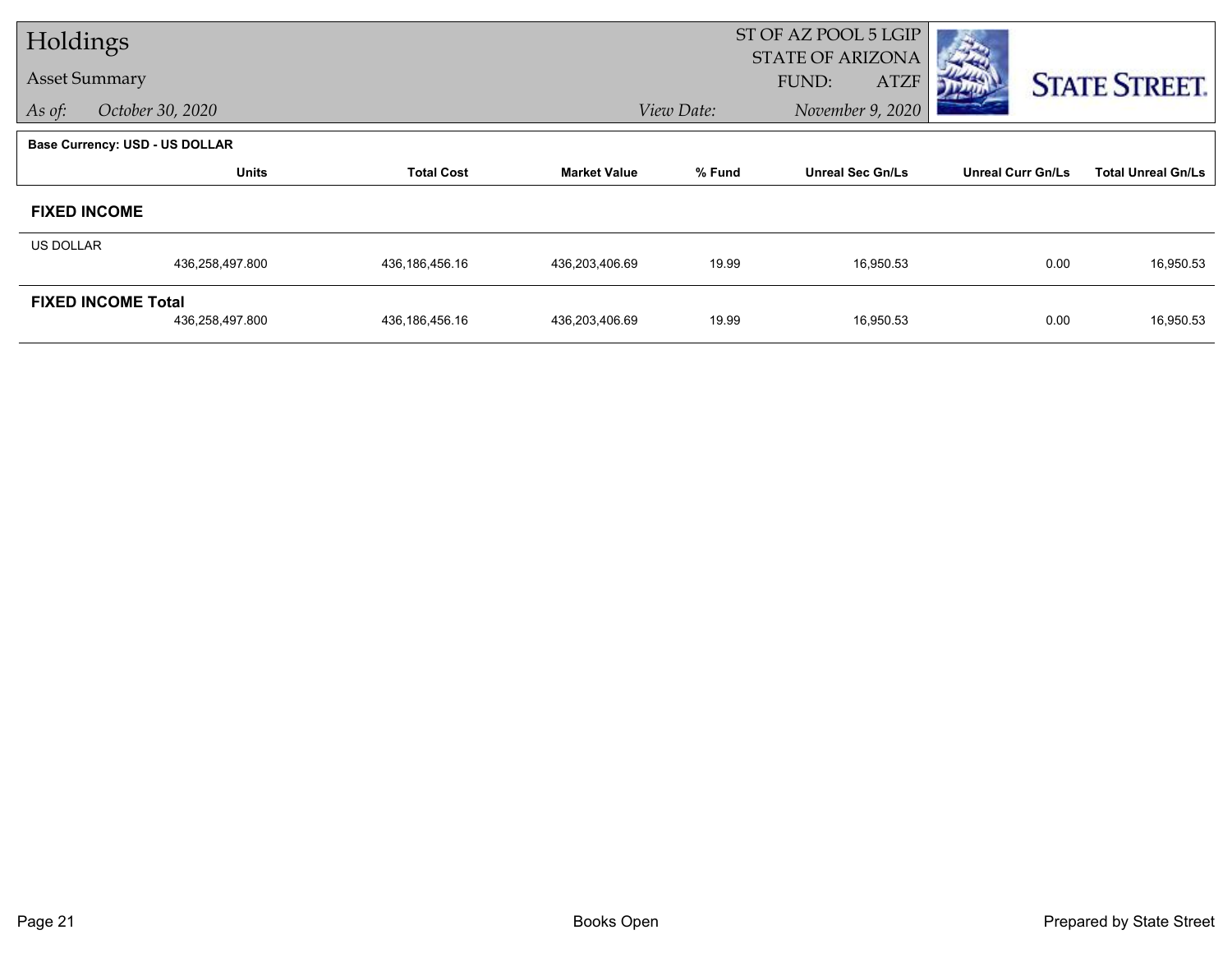| Holdings                              |                      |                   | ST OF AZ POOL 5 LGIP<br><b>STATE OF ARIZONA</b> |            |                         |  |                          |      |                           |
|---------------------------------------|----------------------|-------------------|-------------------------------------------------|------------|-------------------------|--|--------------------------|------|---------------------------|
|                                       | <b>Asset Summary</b> |                   | FUND:<br><b>ATZF</b>                            |            | <b>STATE STREET.</b>    |  |                          |      |                           |
| As of:                                | October 30, 2020     |                   |                                                 | View Date: | November 9, 2020        |  |                          |      |                           |
| <b>Base Currency: USD - US DOLLAR</b> |                      |                   |                                                 |            |                         |  |                          |      |                           |
|                                       | <b>Units</b>         | <b>Total Cost</b> | <b>Market Value</b>                             | % Fund     | <b>Unreal Sec Gn/Ls</b> |  | <b>Unreal Curr Gn/Ls</b> |      | <b>Total Unreal Gn/Ls</b> |
| <b>FUND Total</b>                     |                      |                   |                                                 |            |                         |  |                          |      |                           |
|                                       | 2.176.025.821.140    | 2,175,512,991.12  | 2.175.529.941.65                                | 100.00     | 16.950.53               |  |                          | 0.00 | 16,950.53                 |